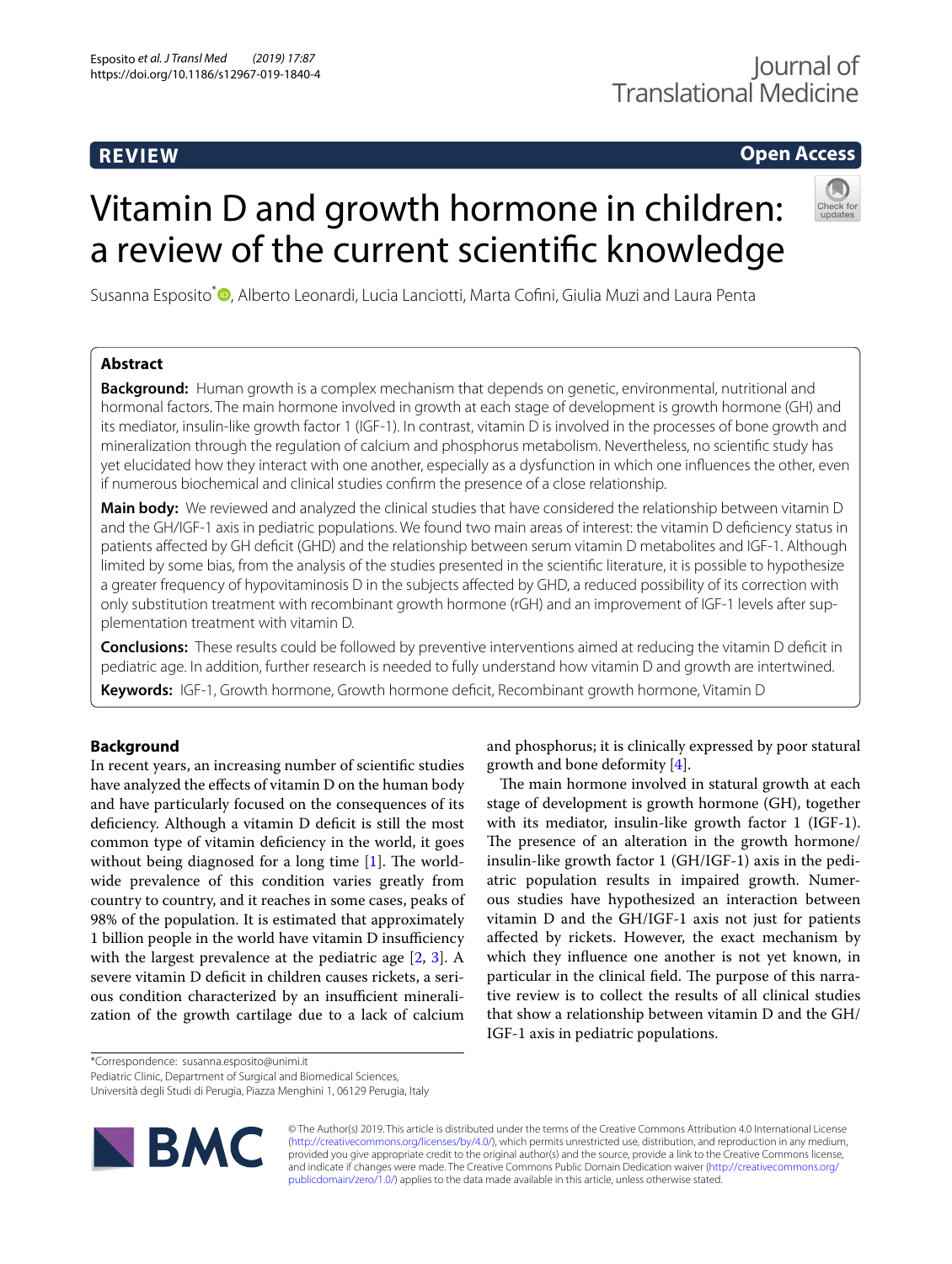# **Vitamin D**

Vitamin D is mainly involved in the regulation of calcium and phosphorus metabolism and, consequently, in the processes of bone growth and mineralization. Vitamin D derives from both sun exposure and dietary intake, but the majority is synthesized in the skin, starting from the precursor 7-dehydrocholesterol, which is converted into pre-cholecalciferol (pre-D3) through a nonenzymatic mechanism induced by exposure to UVB and subsequently isomerized to cholecalciferol (vitamin D3). Vitamin D undergoes two enzymatic hydroxylation reactions: the frst in the liver mediated by the 25-hydroxylase, which forms 25-hydroxyvitamin D (25(OH)D), and the second in the kidneys mediated by  $1\alpha$ -hydroxylase, which forms the biologically active hormone, the 1,25-dihydroxyvitamin D  $(1,25(OH)D)$  [[5\]](#page-14-4). The effects of 1,25(OH) D are mediated by a vitamin D receptor (VDR) that acts as a transcription factor and regulates gene expression [[6\]](#page-14-5).

Vitamin D defciency is defned by 25(OH)D serum level below 30 nmol/L (<12 ng/mL) and Vitamin D insuffciency is defned by 25(OH) serum level between 30 and 50 nmol/L (12–20 ng/mL), according to the Global Consensus Recommendations on Prevention and Management of Nutritional Rickets [\[7](#page-14-6)].

Several conditions are at risk of developing hypovitaminosis D, such as obesity and chronic diseases, such as celiac disease, cystic fbrosis, infammatory bowel disease and short bowel syndrome, as well as the use of some medications, for example, anticonvulsant drugs [[8\]](#page-14-7). However, less sunlight exposure, dietary habits and the lack of a prophylaxis with vitamin D are the main causes of hypovitaminosis D in the world [[9\]](#page-14-8). Even a lack of maternal vitamin D during pregnancy can promote the onset of hypovitaminosis D and breast milk that contains low amounts of it [\[10](#page-14-9), [11\]](#page-14-10).

Vitamin D insufficiency may negatively affect bone mineralization during childhood [[12\]](#page-14-11), but a severe deficiency  $\left($  < 15 ng/mL) is the cause of rickets, a disease characterized by leg deformities, rachitic rosary due to enlarged costochondral joints, frontal bossing and craniotabes, as well as the radiographic widening of the growth plate and metaphyseal cupping and fraying [\[11](#page-14-10)]. Patients with rickets may also have growth impairment due to skeletal deformities, especially with regards to the spine, pelvis and lower extremities because of defective growth plate chondrocyte apoptosis and matrix mineralization in children [\[13–](#page-14-12)[16\]](#page-14-13).

In addition to the efects on calcium–phosphorus metabolism, several studies have shown in recent years that vitamin D also has extraskeletal actions [[17\]](#page-14-14), probably because the majority of organism cells express VDR inside them. It has been estimated that vitamin D

contributes to the expression of more than 1250 genes [[18\]](#page-14-15). Some studies have shown the association between vitamin D defciency and diseases such as cancer [[19,](#page-14-16) [20](#page-14-17)], increased cardiovascular risk [[21,](#page-15-0) [22](#page-15-1)], and autoimmune [ $23$ ], infectious [ $24$ ] or respiratory diseases [ $25$ ].

According to the Endocrine Society Practice Guidelines, the prevention of vitamin D deficiency may be achieved by increasing sun exposure, eating vitamin D-rich foods and taking daily vitamin D3 supplementation at the dose of 400 or 600 IU/day depending on the age of the patient (less or more than 1 year old). Regarding the therapy for vitamin D defciency (25(OH) D<20 ng/dL), the recommended dose for patients 0–18 years old is 2000 IU/day for 6 weeks and continuing with the preventive dose [\[26](#page-15-5)]. Alternatively, a cumulative dose of vitamin D3 of 50,000 IU/week can be ofered to children up to 6 years of age without any risk of toxicity [[27,](#page-15-6) [28](#page-15-7)].

### **The growth process**

Human growth is a complex mechanism characterized by bone tissue accretion and depends on genetic, environmental, nutritional and hormonal factors  $[29]$  $[29]$  $[29]$ . This process begins in the fetal age and ends in adolescence with the fusion of the epiphyseal growth plate that determines the final stature of an individual. The main hormone involved in growth at each stage of development is growth hormone (GH). Growth can be divided into four main phases: fetal, infancy, childhood and pubertal growth. The fetal phase is dependent on maternal health, nutrition, and placental function and is mainly under the control of IGF-1, IGF-2 and mostly insulin [[30](#page-15-9), [31](#page-15-10)]. In contrast, during infancy and childhood, GH and thyroxin become progressively more important in growth. Finally, the pubertal growth phase is characterized by the activation of the hypothalamus–pituitary–gonadal axis and consequently, the production of androgens and estrogens, which results in a signifcant increase in GH secretion and serum IGF-I concentrations [\[30](#page-15-9)].

Growth hormone is released by the pituitary gland in a pulsatile manner, mainly overnight, and is regulated by hypothalamic hormones: growth hormone releasing hormone (GHRH) stimulates its secretion, while somatostatin has an inhibitory action [[32\]](#page-15-11). GH binds to the growth hormone binding protein (GHBP) to circulate in serum and to consequently interact its specifc GH receptor (GHR) situated on the surface of target cells. The GH molecule has an efect on the liver, which results in the synthesis of IGF-1, an adipose tissue, where it controls the release of fatty acids [[33,](#page-15-12) [34](#page-15-13)]. Moreover, the GH molecule also has a direct action on cartilage cells in the growth plates of the long bones, which produce IGF-1 to act locally [\[35](#page-15-14)]. It seems that IGF-1 produced in a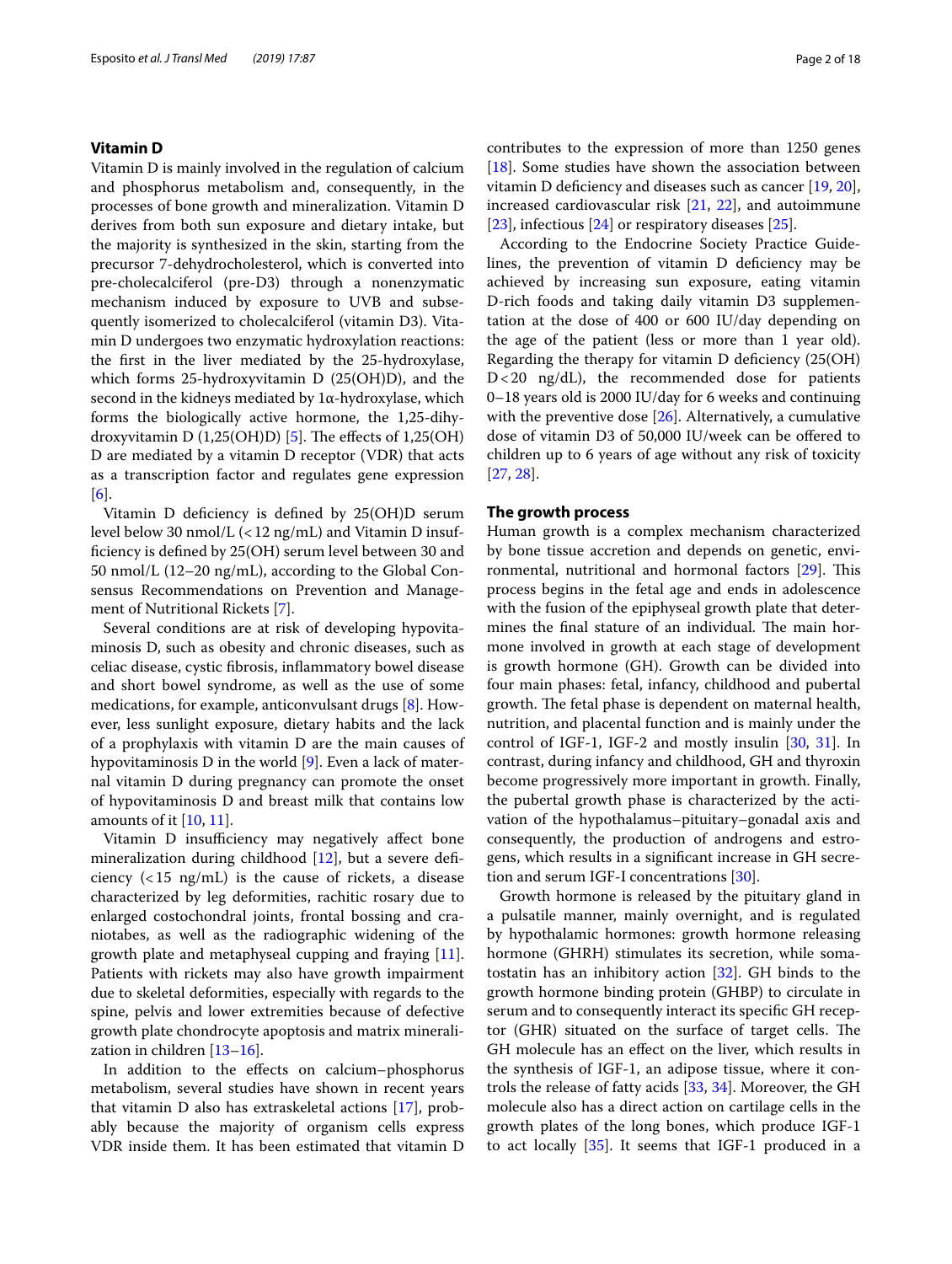paracrine way is more important for growth than hepatic IGF-1 [[36](#page-15-15)].

IGF-1 represents the main mediator of GH action, especially in guaranteed linear growth. It circulates in the blood bound to the insulin-like growth factor binding protein-3 (IGFBP-3) and then performs its systemic functions by binding to specific receptors  $[37]$  $[37]$ . The link to IGFBP-3 is important because it allows a greater persistence in the blood stream and, therefore, a longer interaction with its target cells [[38](#page-15-17)]. GH and IGF-1 both stimulate tissue growth in an integrated manner. GH promotes the proliferation and diferentiation of young prechondrocytes and osteoblasts, while IGF-1 stimulates cells at a later stage of maturation, which reduces osteoblast apoptosis and favors osteoblastogenesis [\[39](#page-15-18)].

In addition, GH also provides several metabolic efects that involve both lipid and glucose metabolism. In fact, GH acts as an anti-insulin hormone, which leads to lipolysis and lipid oxidation by inhibiting insulin-stimulated glucose uptake both in muscles and in the liver to change metabolism to lipid utilization [[40\]](#page-15-19).

Growth hormone defciency (GHD) is a disease characterized by the reduction or total absence of the production of GH. It may result from hypothalamic or pituitary defects. The most common form of the disease is idiopathic isolated GHD, and its incidence is between 1:4000 and 1:10,000. The clinical manifestations of GHD in neonatal life are hypoglycemia and jaundice; in childhood, they include failure to grow and a short stature, which are associated with truncal adiposity and frontal bossing. The diagnosis is based on tests that stimulate the hypothalamic-pituitary axes and a radiological evaluation [\[41](#page-15-20)]. It is known that patients afected by GHD have an altered bone metabolism that causes a failure in bone growth and in bone mineral density. After rGH therapy, these patients experience a bone turnover improvement [\[42\]](#page-15-21).

# **Vitamin D metabolites and GH in biochemical studies**

Both vitamin D and the GH/IGF-1 axis are fundamental to skeletal growth. However, it is not clear how they interact with one another, especially as a dysfunction in one infuences the other. Henneman and colleagues frst suggested a relationship between the functions of vitamin D and those of GH in 1960. By studying GHD patients who undergo GH replacement treatment, they found an increase in calcium gut absorption and urinary calcium excretion and a decrease in urinary phosphorus excretion, similar to what is normally induced by vitamin D  $[43]$  $[43]$ . The suggested linkage also derives partly from the seasonal variability that afects both vitamin D and GH. In fact, vitamin D levels are higher in the summer period, when there is the greatest sun exposure; on the contrary, they are lower during winter. Likewise, there is a variability in statural growth that is greater in the summer period than in the winter  $[44, 45]$  $[44, 45]$  $[44, 45]$ . This variability seems to be only partly explained by the greater frequency of the infectious processes to which children are exposed in the colder months.

An increasing number of biological studies in recent years have been focusing on the biochemical interaction between vitamin D and the GH/IGF-1 axis in humans. According to this research, vitamin D status seems to infuence the hepatic secretion of IGF-1 and IGFBP-3 and the expression of IGF-1 receptors in various tissues [[46,](#page-15-25) [47\]](#page-15-26). Both vitamin D and GH metabolism infuences each other: on the one hand, vitamin D supplementation increases IGF-1 levels [\[48\]](#page-15-27), and on the other hand, IGF-1 stimulates the activity of the 1α-hydroxylase enzyme that, in turn, regulates the renal production of vitamin D: 1,25(OH)<sub>2</sub>D or calcitriol  $[49]$ . Additionally, GH itself has a direct stimulatory action on the production of 1,25(OH)<sub>2</sub>D [[50\]](#page-15-29). Furthermore, both GH and IGF-1 seem to increase the activity of CYP27A1, a multifunctional cytochrome P450 enzyme that among its complex functions catalyzes the 25-hydroxylation of vitamin D in hepatoblastoma cells [\[51](#page-15-30)].

The probable targets of vitamin  $D$  in the liver seem to be the stellate cells, Kupfer cells and endothelial cells of the hepatic sinusoids. According to in vitro studies, these cells have shown the highest number of receptors for  $1,25(OH), D$  (VDR) [[52](#page-15-31), [53](#page-15-32)]. Another target that is rich in VDR is represented by the pituitary gland. It is possible that  $1,25(OH)_{2}D$  acts on the human pituitary VDR by stimulating GH secretion and modulating the expression of some genes [\[54](#page-15-33)]. In fact, some studies on mice that show a stimulating effect of  $1,25(OH)_{2}D$  on the gene expression of the thyroid-stimulating pituitary hormone suggest that the same metabolite can interact directly on other pituitary products such as somatotropic cells [[55](#page-15-34), [56\]](#page-15-35).

The effect of vitamin D and IGF-1 seems to be played both at the systemic and local levels. In fact, recent studies have also shown that vitamin D, GH and IGF-1 have an impact on bone and cartilage as well as they act on epiphyseal chondrocytes. In particular, an in vitro study demonstrated the possible role of vitamin D in making the growth plate cells more sensitive to GH and IGF-1; another study considered a mutual interference between 25(OH)D and IGF-1 on their specifc receptors on epiphyseal chondrocytes [\[57,](#page-15-36) [58](#page-15-37)]. Some studies on mice with a targeted deletion of VDR have allowed the scientifc community to better understand some of the consequences of vitamin D defciencies on the growth plate; in particular, it seems that a reduction of  $1,25(OH)_{2}D$ causes a reduction of the apoptosis of hypertrophic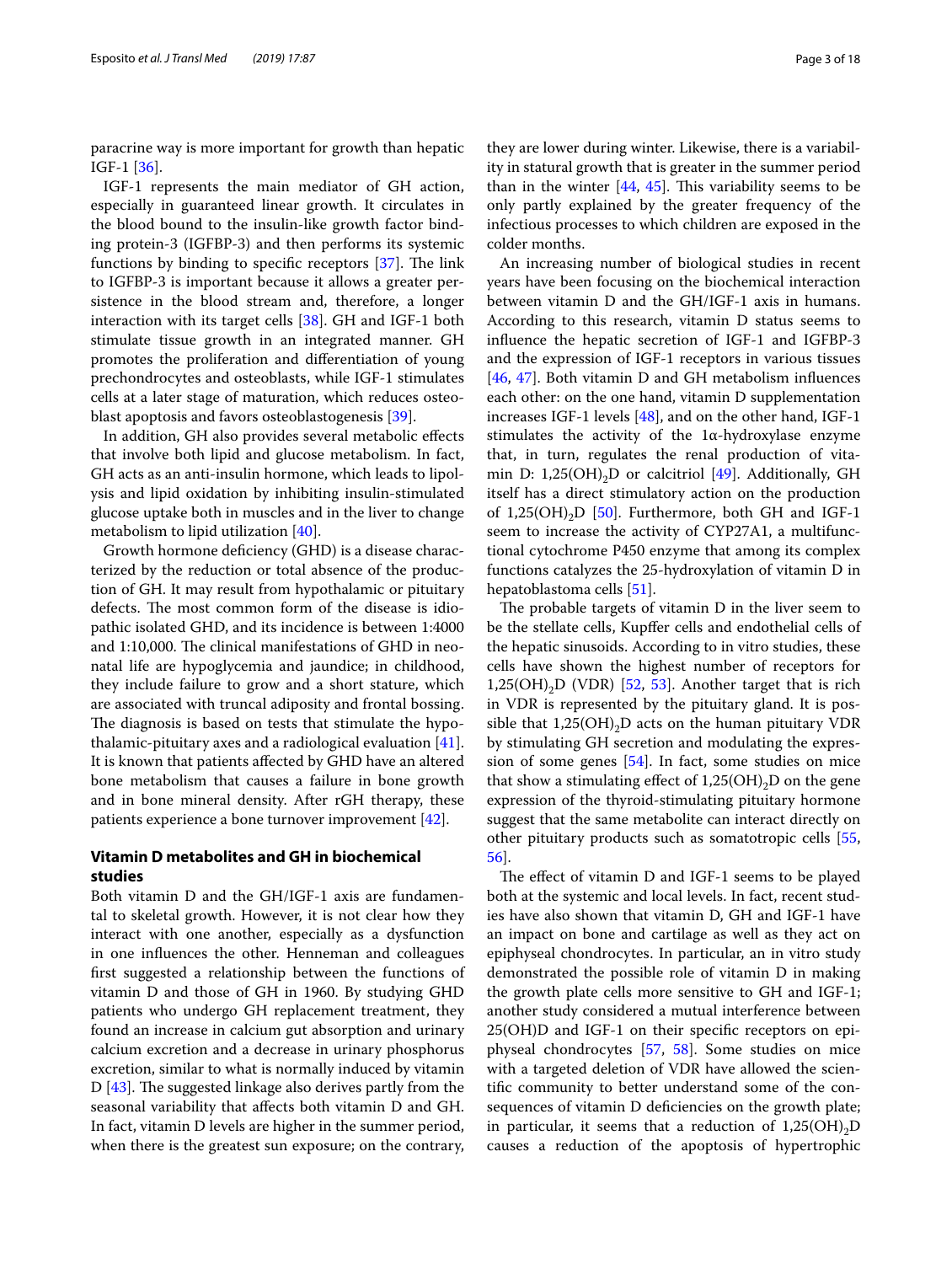chondrocytes, cartilage calcifcation and the number and activity of chondroclasts/osteoclasts. These seem to be the physiopathological bases that underlie the skeletal alterations that characterize patients afected by rickets. However, in some experiments, an efect of proliferation of the epiphyseal chondrocytes induced by  $1,25(OH)_{2}D$ through locally synthesized IGF-1 [\[59](#page-15-38), [60](#page-15-39)] has been found. Patients with vitamin D defciency appear to have lower levels of IGF-1, and this may partly explain the alterations of the growth plate in children with rickets [[61\]](#page-15-40).

Studies that evaluate the efects of GH on the other serum markers of bone function that are infuenced by vitamin D (Ca, P, PTH) in adults have yielded conficting results. Many scholars have pointed out that the increase in 1,25(OH)<sub>2</sub>D or 25(OH)D levels induced by a rise in GH does not correspond to an increase in PTH levels. This finding suggests that the relationship between GH and vitamin D is PTH-independent [[62](#page-16-0)[–64](#page-16-1)].

# **Vitamin D metabolism and GH in clinical pediatric studies**

Although a recent review compares the scientifc works about the interaction between vitamin D and GH disorders (mainly GHD and acromegaly) on populations of adults and children  $[65-71]$  $[65-71]$ , there is currently no review that has collected together the clinical works that compare more generally vitamin D and the GH/IGF axis. A PubMed research for MEDLINE fltered for pediatric age (0–18 year-old subjects) was undertaken by using the following terms as key words: "Vitamin D" and "Growth", "Growth Hormone" or "GH", "Insulin-like Growth Factor-1" or "IGF-1", and "Growth Hormone Defciency" or "GHD". The date of our last search was July 2018. After excluding the animal studies, in vitro studies, and pharmacology studies and considering only the clinical studies, we selected 24 scientifc papers from the initial collection. In the end, we divided all the works into three subgroups: vitamin D metabolites and IGF-1, vitamin D metabolites and GHD, and other signifcant studies on vitamin D metabolites and statural growth.

# **Vitamin D metabolites and IGF‑1**

# *Vitamin D metabolites and IGF‑1 in cross‑sectional studies*

An absence of a relationship between 25(OH)D and IGF-1 was observed in 2017 by Gannagé-Yared et al. In a cross-sectional study, they included 952 Lebanese (both males and females) children from the ages of 8 to 18 years. Both for boys and girls, before applying correction factors (i.e., age, BMI and pubertal development), an inversely proportional relationship was found between the IGF-1 and  $25(OH)D$  values. This relationship was no longer evident after adjustment according to the correction factors for the IGF-1 values  $[68]$  $[68]$  $[68]$ .

The relationship between  $25(OH)D$  and IGF-1 was also studied in children with cerebral palsy (CP). Nazif and colleagues in their cross-sectional study evaluated the alteration of bone turnover in a population of 58 patients with CP compared to 19 healthy controls. In this group, the serum values of 25(OH)D and IGF-1 were found to be signifcantly reduced compared to the healthy population. Among these two biochemical parameters, the authors also found a direct correlation that strengthens the idea of an IGF-1/vitamin D axis with mutual infuences. This could also explain the osteopenia that characterizes patients with CP [\[71](#page-16-3)].

# *Vitamin D metabolites and IGF‑1 in prospective and randomized controlled trials (RCTs)*

Considering vitamin D supplementative treatment, Mortensen and colleagues obtained satisfactory results from their RCT of a group of 117 4–8-year-old Danish children. In particular, their attention was aimed at evaluating the values of IGF-1, IGFBP-3, height, muscle strength, fat mass index (FMI), fat free mass index (FFMI) and 25(OH)D during the winter period and their modifcations after a 20-week vitamin D3 supplementation. After evaluating these parameters at time zero, they then divided the study population into 3 groups in a randomized and double-blind manner, namely, people receiving a placebo, people receiving a supplement of 10 mcg/day of vitamin D3 and people receiving a supplement of 20 mcg/day vitamin D3. The baseline levels of 25(OH)D were  $56.8 \pm 12.5$  nmol/L (with the lowest value of 28.7 and the highest value of 101.4 nmol/L). In this phase, no correspondence between these values and height or levels of IGF-1 and IGF-1/IGFBP-3 was identifed, while a signifcant proportionality between IGFBP-3 and 25(OH)D was only documented in girls. Subsequently, all 40 patients who received a placebo developed hypovitaminosis D after 20 weeks of treatment:  $45\%$  had values of  $25(OH)D < 30$  nmol/L, and  $55\%$ had values of 30–50 nmol/L. Among the patients who received supplementation with 10 mcg/day of vitamin D3, 92% had values of 25(OH)D > 50 nmol/L. All 39 children who received 20 mcg/day of vitamin D3 had values of 25(OH)D>50 nmol/L at the endpoint. After 20 weeks, the baseline-adjusted IGF-1 and IGFBP-3 values were signifcantly increased in the patients in the 20 mcg/ day intake of vitamin D3 group, and IGFBP-3 also signifcantly increased in the group undergoing 10 mcg/day supplementation. In addition, the height of the children who underwent vitamin D3 20 mcg/day supplementation increased compared to the placebo group at the endpoint [[66\]](#page-16-5).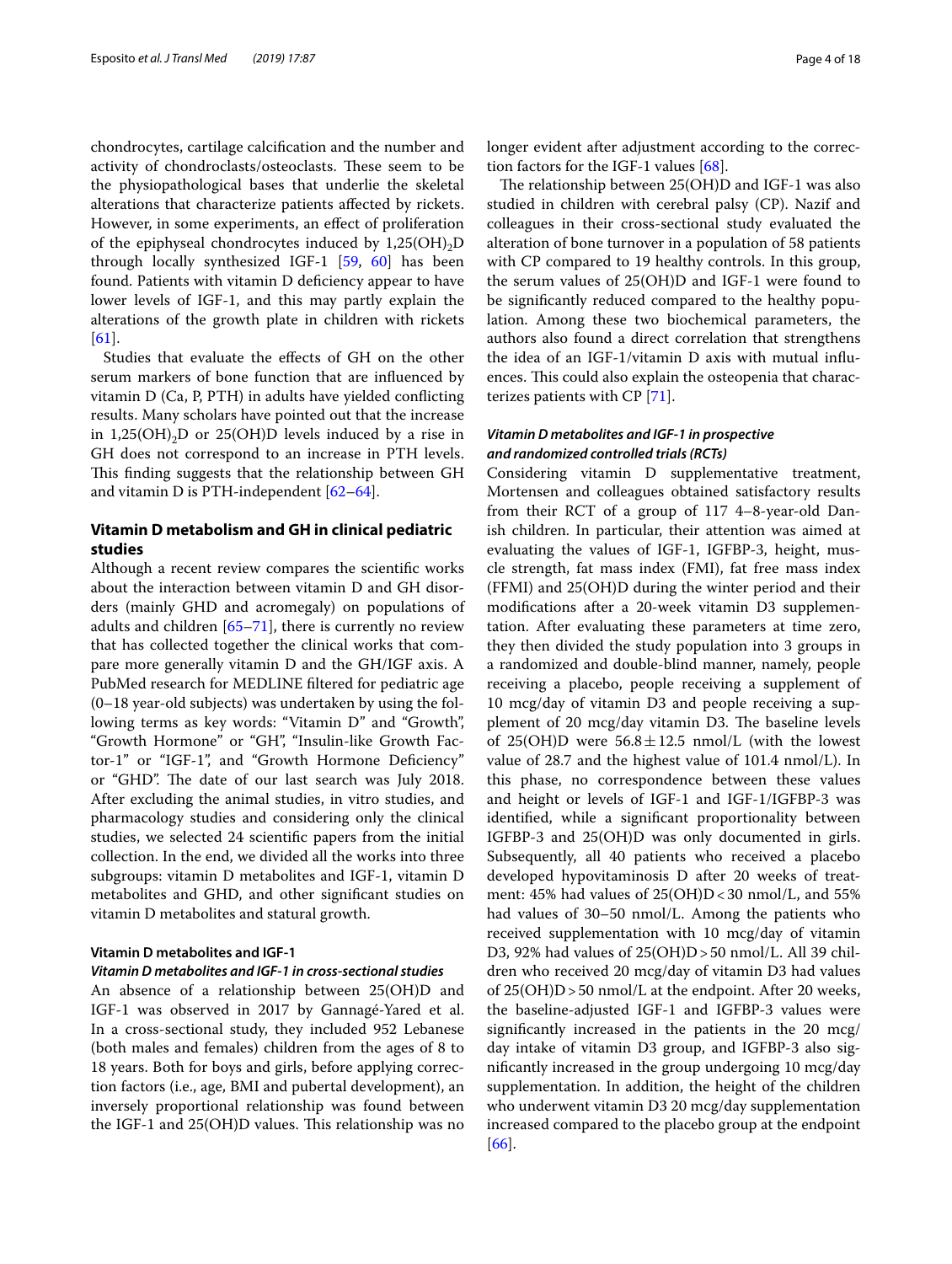Marwaha and colleagues also recently described similar results in their prospective study with a large population. They measured 25(OH)D, IGF-1 and IGFBP-3 levels in 847 apparently healthy 6 to 18-year-old Indian girls. In 94.6% of these patients, they found low 25(OH)D values (<20 ng/mL). If initially in this study they reported a high IGF-1 and IGF-1/IGFBP-3 ratio in girls with severe vitamin D deficiency  $(<5 \text{ ng/mL}$ ), after correcting the results for age, height and development, no relationship between these markers were found in the entire population. However, some interesting data came from a second phase of the study. In fact, among the subjects who had defcient 25(OH)D values, the researchers enrolled 184 prepubertal girls to be followed over time to determine whether the growth markers (IGF-1 and IGFBP-3) changed with supplemental vitamin treatment. These patients were treated for 6 months with high-dose vitamin D (60,000 IU monthly). IGF-1 and IGFBP-3 increased signifcantly after vitamin D treatment especially in the subjects who had baseline 25(OH)D values below 10 ng/ mL. This increase did not correlate with height, the body mass index (BMI), 25(OH)D and the PTH values [\[67](#page-16-6)].

One of the most signifcant studies that analyzed linear growth, IGF-1 and 25(OH)D levels was conducted in 2008 by Soliman et al. It was a prospective study and the reference population consisted of 46 children (mean age  $13.1 \pm 1.1$  months) affected by nutritional rickets. In this group, IGF-1, 25(OH)D, calcium, phosphorus, PTH and ALP were measured at baseline and after 6 or more months following intramuscular administration of a vitamin D3 megadose (300,000 IU). In addition, the auxological parameters were evaluated by comparing them to a group of 40 healthy gender-matched and agematched children. At baseline, the children with rickets were much shorter with worse growth velocity than the healthy controls, whereas after the vitamin D treatment, the auxological parameters (length and growth velocity) had significant improvement. The efficacy of supplemental treatment is emphasized by the fact that although the length expressed in the standard deviation score (SDS) in rachitic patients had remained lower than this length in healthy controls, the growth velocity increased signifcantly and exceeded the growth velocity of the control group. Comparing the values of IGF-1 and 25(OH) D in the case group, the authors showed that in the posttreatment phase, both IGF-1 and 25(OH)D signifcantly increased with a direct proportionality between them. Furthermore, vitamin D supplementation increased calcium and phosphorus levels, while it reduced the PTH and ALP levels [[69\]](#page-16-7).

Another prospective study of children with rickets as a reference population was conducted in 2010 by Bereket et al. Although their main intent was to identify the in vivo role of the insulin-like growth factor binding protein 4 (IGFBP-4) in this group, the most interesting results came from the efect of vitamin D supplementation therapy on the other growth markers: IGF-1 and IGFBP-3. The examined 22 children had a mean age of  $1.3 \pm 1.6$  years and 25(OH)D values at the baseline of  $7.75 \pm 2.49$  ng/mL. No correlation between the baseline values of 25(OH)D and IGF-1 or IGFBP-3 values was mentioned in the study. However, after 3 months of treatment with an oral megadose of vitamin D (300,000 IU) a signifcant increase was recorded in IGF-1 and IGFBP-3 in addition to the increased values 25(OH)D  $(18.12 \pm 3.98)$ . For the authors, the relationship between vitamin D status and the GH/IGF-1 axis seemed to be PTH-independent as identifed in other studies [[70](#page-16-8)].

Table [1](#page-5-0) summarizes the main studies that investigate the relation between vitamin D metabolites and IGF-1 in children.

# **Vitamin D metabolites and GHD**

Most of the studies about vitamin D and GHD in children were conducted between 2014 and 2018 on the one hand or before 1997 on the other [[72](#page-16-9)[–84](#page-16-10)].

# *Vitamin D metabolites and GHD in retrospective studies*

In their retrospective study, Delecroix and colleagues evaluated blood  $25(OH)D$ ,  $1,25(OH)D$ , GH and IGF-1 levels at diagnosis in 50 GHD patients due to pituitary stalk interruption syndrome (PSIS). The results showed vitamin D values comparable to the vitamin D values of the healthy subjects of the same age, gender, geographical origin and the season in which the diagnosis was made. The authors did not find any relationship between the 25(OH)D and IGF-1 levels. Nevertheless, a possible association between the GH/IGF-1 axis and vitamin D metabolism was hypothesized, given the direct proportionality between the values of the  $1,25(OH)$ , D and 1,25(OH)  $_2$ D/25(OH)D ratio with the peak of GH after a pharmacologic stimulation test in this population [[74](#page-16-11)].

Witkowska-Sędek et al. in 2016 studied retrospectively a population of 84 GHD children and evaluated in particular the relationship between IGF-1 corrected for bone age and expressed in the SDS and 25(OH)D before the beginning of rGH treatment. In this case, there were 73-75 GHD subjects with 25(OH)D values at baseline < 30 ng/mL (equal to 87–89%). The results showed a direct association between IGF-1 at baseline and 25(OH) D levels, with a prevalence among the GHD patients subgroup with  $25(OH)D < 20$  ng/mL [\[77](#page-16-12)].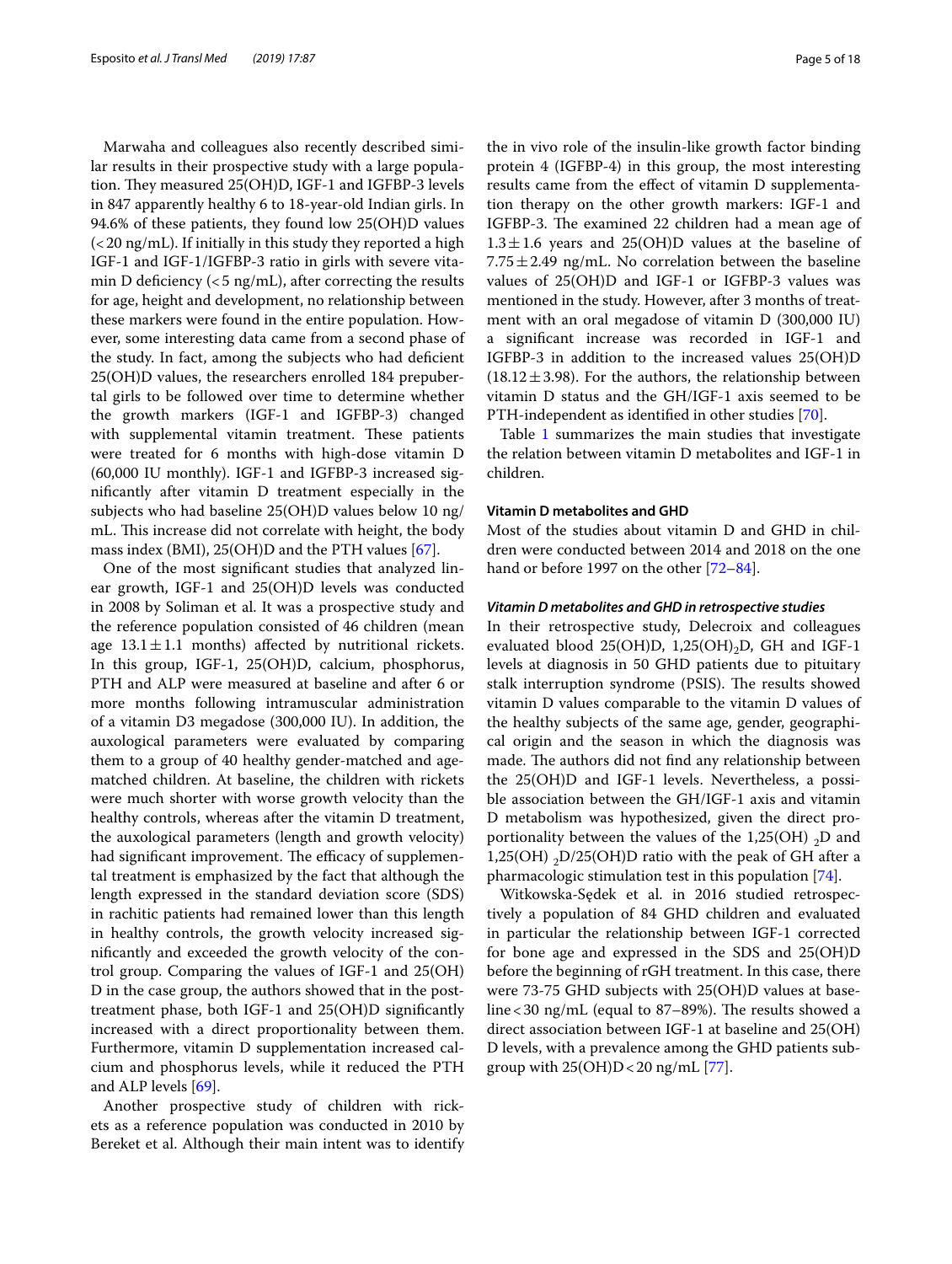| Reference                        | Study area, study design   | of patients<br>Number                                                                                                                                                                                                                                                                                                         | considered<br>metabolite<br>Vitamin D | between vitamin D and IGF-<br>1<br>Correlation                                                                                                                                                                                 | Other remarks                                                                                                                                                                                                                                                                                                                                                    | Limits                                                                 |
|----------------------------------|----------------------------|-------------------------------------------------------------------------------------------------------------------------------------------------------------------------------------------------------------------------------------------------------------------------------------------------------------------------------|---------------------------------------|--------------------------------------------------------------------------------------------------------------------------------------------------------------------------------------------------------------------------------|------------------------------------------------------------------------------------------------------------------------------------------------------------------------------------------------------------------------------------------------------------------------------------------------------------------------------------------------------------------|------------------------------------------------------------------------|
| Mortensen [66]                   | Denmark, RCT               | mentation for 20 weeks; and<br>mcg/day vitamin D supple-<br>subjects who received a 10<br>39 subjects who received a<br>20 mcg/day vitamin D sup-<br>plementation for 20 weeks<br>$6.6 \pm 1.5$ years) randomly<br>placebo for 20 weeks; 38<br>divided into 3 groups: 40<br>subjects who received a<br>117 subjects (mean age | 25(OH)D                               | 25(OH)D, IGF-1 and IGFBP-3<br>mcg/day vitamin D supple-<br>Positive correlation between<br>in group that received 20<br>IGFBP-3 levels at baseline<br>mentation for 20 weeks<br>No correlation between<br>25(OH)D and IGF-1 or | Positive relationship between<br>vitamin D supplementation<br>Positive relationship between<br>mcg/day vitamin D supple-<br>for 20 weeks compared to<br>that received 20 mcg/day<br>Increased height in group<br>25(OH)D and IGFPB-3 at<br>25(OH)D and IGFPB-3 in<br>mentation for 20 weeks<br>group that received 10<br>baseline only in girls<br>placebo group |                                                                        |
| Marwaha [67]                     | India, prospective cohort  | 847 healthy Indian girls<br>$(6-18$ years old)                                                                                                                                                                                                                                                                                | 25(OH)D                               | Increased IGF-1 and IGFBP-3<br>levels after 6 months vita-<br>IGFBP-3 levels at baseline<br>min D supplementation<br>No correlation between<br>25(OH)D and IGF-1 or                                                            | No effect on PTH                                                                                                                                                                                                                                                                                                                                                 | 94.6% had 25(OH)D < 20 ng/mL<br>Only girls studied                     |
| Gannagé-Yared [68]               | Lebanon, cross-sectional   | 952 Lebanon subjects (mean<br>$3.46 \pm 2.80$ years<br>age of<br>$\frac{1}{\sqrt{2}}$                                                                                                                                                                                                                                         | 25(OH)D                               | No correlation between<br>25(OH)D and IGF-1                                                                                                                                                                                    | $\overline{1}$                                                                                                                                                                                                                                                                                                                                                   |                                                                        |
| Nazif [71]                       | Egypt, cross-sectional     | 58 subjects affected by CP<br>gender and age-<br>$(4-12$ years old) and 19<br>matched controls<br>healthy                                                                                                                                                                                                                     | 25(OH)D                               | Positive correlation between<br>25(OH)D and IGF-1                                                                                                                                                                              | compared to the healthy<br>25(OH)D and IGF-1 values<br>significantly reduced<br>population                                                                                                                                                                                                                                                                       | decreased IGF-1 levels in CP<br>Numerous studies evidenced<br>children |
| Bereket [70]                     | Turkey, prospective cohort | 22 subjects affected by nutri-<br>tional rickets (mean age of<br>$1.3 \pm 1.6$ years old)                                                                                                                                                                                                                                     | 25(OH)D                               | 25(OH)D, IGF-1 and IGFBP-3<br>Positive correlation between<br>IGFBP-3 levels at baseline<br>3 months after vitamin D<br>No correlation between<br>25(OH)D and IGF-1 or<br>megadose treatment                                   | baseline and after treatment<br>25(OH)D and IGFBP-4 at<br>No relationship between<br>No effect on PTH                                                                                                                                                                                                                                                            |                                                                        |
| Soliman <sub>[69]</sub>          | Qatar, prospective cohort  | nutritional rickets (mean age<br>of $13.1 \pm 1.1$ months) and 40<br>healthy controls (mean age<br>46 subjects affected by<br>of $14.3 \pm 2.2$ months)                                                                                                                                                                       | 25(OH)D                               | Positive correlation between<br>25(OH)D and IGF-1 before<br>and after vitamin D mega-<br>dose treatment                                                                                                                        | Positive effect on the growth<br>velocity SDS                                                                                                                                                                                                                                                                                                                    |                                                                        |
| RCT. randomized controlled trial |                            |                                                                                                                                                                                                                                                                                                                               |                                       |                                                                                                                                                                                                                                |                                                                                                                                                                                                                                                                                                                                                                  |                                                                        |

<span id="page-5-0"></span>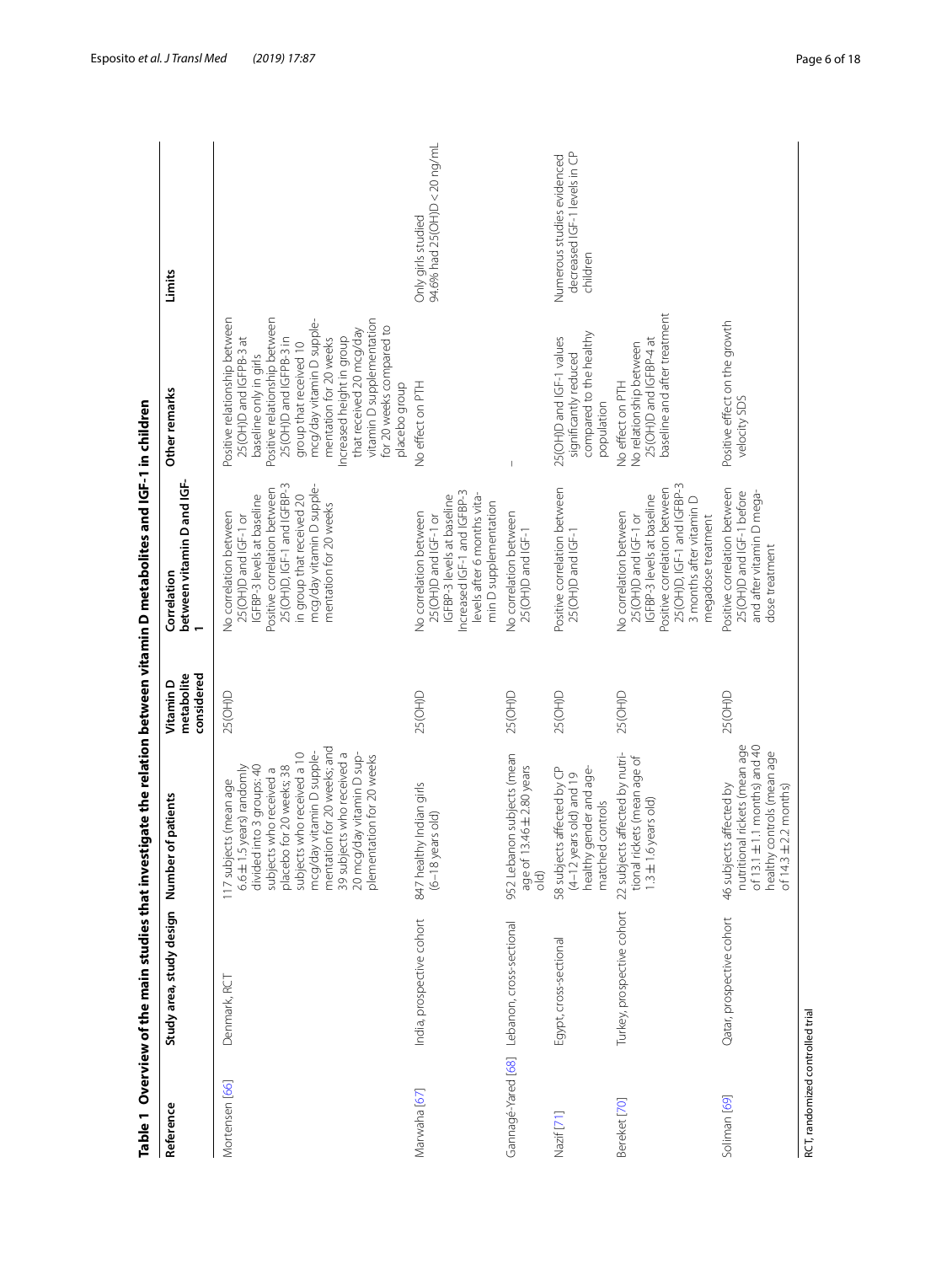# *Vitamin D metabolites and GH defcit (GHD) in prospective studies considering GH substitution treatment*

Wójcik and colleagues in 2018 evaluated the relationship between dental caries and vitamin D3 levels in 121 children treated with rGH for GHD diagnosis in a prospective study. Adequate rGH dosage was modulated by maintaining IGF-1 in the reference range and documenting any growth improvement in follow-up visits. Although the main objective of the study referred to the incidence of dental problems in this population, it was possible to extrapolate an interesting datum: despite all the subjects having undergone an rGH treatment and a vitamin D3 supplementation (500–2000 IU/day), most of these patients (58%), who were predominantly from urban areas, had vitamin D defciency. Furthermore, the duration of vitamin D supplementation did not afect this result [\[72](#page-16-9)].

The recent prospective case–control study conducted by Hamza et al. [[73](#page-16-13)] confrmed the increased possibility of fnding hypovitaminosis D in GHD pediatric patients. In this case, the study was conducted on a population of 50 prepubertal patients with a new diagnosis of idiopathic isolated GHD compared to 50 healthy subjects. At diagnosis, 40% of the subjects with GHD had serum  $25(OH)D$  values of < 30 ng/mL (insufficiency), and 44% had values of  $< 20$  ng/mL, for a total of 84% of cases of hypovitaminosis D in the GHD group. By comparing such data to the data of the control group and considering variables such as sun exposure and BMI, the authors concluded that the GHD subjects had a higher probability of hypovitaminosis D. Similarly, they found that the peak of GH could be predictive of the 25(OH) D values. Another important conclusion came from the efect of substitutive rGH treatment on 25(OH)D values in this afected population: after 12 months of therapy, a normalization of this biochemical index was reported in 54% of the GHD subjects with initial hypovitaminosis, but all recruited subjects had an increase in their 25(OH) D values. The authors also evidenced a proportionality between the 25(OH)D values and height expressed in the SDS at diagnosis. In particular, the group with values of 25(OH)D<20 ng/mL had the lowest heights [[73](#page-16-13)].

Although indirectly, the 2017 prospective study of Witkowska-Sędek et al. also confrmed the possible role of vitamin D metabolites in growth processes. Bone turnover markers are often used as parameters to assess skeletal metabolism and growth. In patients with GHD where bone turnover is deficient, the rGH treatment allows an increase in the bone turnover indices because of the stimulated secretion of IGF-1. The authors focused their attention on the relationship between two markers of bone turnover—the total alkaline phosphatase (ALP) and the alkaline bone phosphatase (BALP)—the levels of 25(OH)D and the GH/IGF-1 axis in 53 patients with GHD conducted at the Department of Pediatrics and Endocrinology of the Medical University of Warsaw between 2013 and 2017. In particular, the authors compared the levels of these serum parameters at diagnosis and after 6, 12, 24 and 36 months of rGH therapy. The results showed a positive relationship between the baseline ALP values and the baseline height velocity, between the ALP and BALP values after 12 months of therapy and the growth rate in the frst year of therapy, between the ALP and IGF-1 values at baseline and after 12 months of therapy, and between the BALP values at 12 months and a dose of rGH in the frst year of therapy. The data concerning vitamin D metabolites were scarce. In particular, the authors reported the 25(OH)D values at diagnosis that confrm hypovitaminosis in this group (vitamin D 24.6 $\pm$ 7.54). The improvement in the 25(OH) D values found after 6 and 12 months of therapy in the entire study population was partly infuenced by the fact that in addition to a substitution treatment with rGH, the patients underwent vitamin D supplementation with a mean daily dosage of 984 IU. However, a signifcant datum was obtained from the study of the doses of vitamin D supplementation given in the frst year of therapy and the rGH and BALP values during the frst 6 months of therapy. BALP is a good predictor of bone turnover, it is usually reduced in patients with GHD and tends to increase after treatment with rGH. It is a parameter strongly influenced by the GH/IGF-1 axis. Therefore, the fnding of a relationship between this value and vitamin D supplementation in patients with GHD during rGH therapy confrmed the idea that vitamin D could have a reinforcing role on the efect of rGH therapy in such a population [[75\]](#page-16-14).

In another prospective study, the same authors related the 25(OH)D values of 30 GHD children with the values of the carboxy-terminal cross-linked telopeptide of type I collagen (ICTP) at baseline and during the frst year of rGH treatment. ICTP is a bone resorption biochemical marker, and in the study, it was used as a possible predictivity marker of the growth response to rGH therapy in children with GHD. Serum 25(OH)D concentrations at baseline in this population were not signifcantly defcient (mean  $24.2 \pm 7.8$  ng/mL), but vitamin D3 supplementation was recommended to many patients prior to the initiation of the substitution treatment. Similarly, during the substitution treatment, all subjects performed colecalciferol supplementation at a dose of 1000 IU/day. Therefore, the improvement in the growth rate observed in the frst year of therapy with rGH could be due to the action of GH alone or in combination with vitamin D supplementation. Regarding both the 25(OH)D values and ICTP, the concentrations increased during the substitution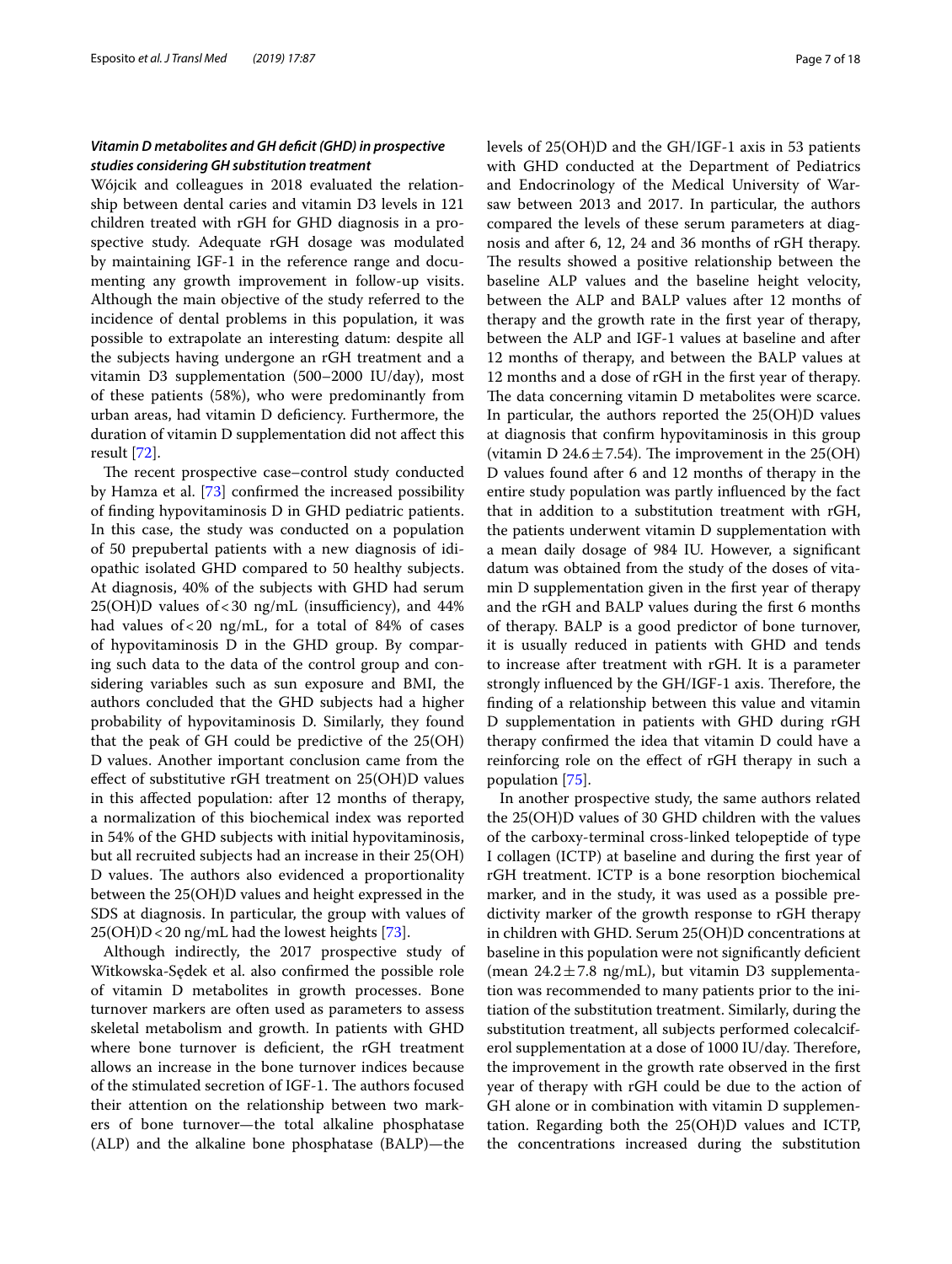treatment. The authors found a relationship between serum 25(OH)D at baseline and the ICTP values during the frst 3 months of therapy; in the same way, the concentrations of 25(OH)D at 6 months from the beginning of therapy were correlated with the ICTP values between 3 and 6 months of therapy. This finding would explain the important role of vitamin D in bone turnover and the need for this adequate supplementation to achieve good growth in GHD patients treated with rGH [[76\]](#page-16-15).

Interesting information about vitamin D status in patients with GHD before and after substitution treatment with rGH can be extrapolated from the Italian prospective study by Ciresi and colleagues. They analyzed the baseline serum 25(OH)D levels and after 12 months of substitutive hormonal treatment in 80 prepubertal children with GHD divided into two groups to eliminate vitamin D seasonal variability. In this study, low values of vitamin  $D$  (<30 ng/mL) were found in three out of four (75%) children with GHD, with a higher prevalence in the group enrolled in the winter period. Another interesting fnding is the high prevalence of normal 25(OH)D levels after substitution treatment with rGH for 12 months. No relationship was found between 25(OH)D and the IGF-1, Ca, P, and PTH values in this study [\[78](#page-16-16)].

Diferent data from the data previously reported can be derived from the prospective work of Wei et al. in 1997 that studied 12 children with GHD. Although in these patients, cases of hypovitaminosis D were not identifed before the start of the therapy with rGH, after treatment, there was a signifcant increase in the levels of  $1,25(OH)_{2}D$ , while the values of  $25(OH)D$  did not undergo modifications. The authors also attributed this result to the action of the GH/IGF-1 axis and excluded a possible role of PTH, since PTH did not undergo increases during the course of the rGH therapy [[79\]](#page-16-17).

Also in 1997, Boot and colleagues in their prospective study analyzed 40 children with GHD and found an increase of the  $1,25(OH)_{2}D$  levels during the substitution treatment with rGH, without variations in PTH and the calcium levels. At baseline, the values of  $1,25(OH),D$ were in the normal range, which excluded the presence of a basal hypovitaminosis D. The  $25(OH)D$  values are not known because they were not considered in this study [[80\]](#page-16-18).

The main aim of the 1993 prospective study of Saggese and colleagues was to evaluate the efects of rGH therapy on bone metabolism in 26 children with GHD. The results showed low levels of  $1,25(OH)_{2}D$  and normal levels of 25(OH)D before initiating hormone replacement treatment. Furthermore, although the values of 25(OH)D remained similar to the departure 25(OH)D values after 12 months of exclusive treatment with the recombinant hormone, the values of  $1,25(OH)_{2}D$  significantly increased [\[81](#page-16-19)].

Initially, studies of more than 30 years ago seemed to exclude a possible efect of vitamin D on GH in children with GHD. For example, Burstein and colleagues, who studied prospectively 12 children with GHD, found no increase in the  $1,25(OH)_{2}D$  levels after long-term treatment with the recombinant hormone but only an increase after the frst week of high-dose treatment [\[82\]](#page-16-20).

Even Chipman et al. in their 1980 prospective study found a significant reduction of  $1,25(OH)_{2}D$  levels after prolonged treatment with rGH in 7 children with GHD. In contrast, the values of 25(OH)D remained stable [[83](#page-16-21)].

Even before 1980, Gertner and colleagues evaluated the levels of vitamin D metabolites in 9 patients with GHD before and after hormone treatment in a prospective study. They did not find significant variations in the levels of 1,25(OH)<sub>2</sub>D, 25(OH)D and 24.25(OH)<sub>2</sub>D in the course of the therapy [[84\]](#page-16-10).

Table [2](#page-8-0) shows the main studies that investigate the efect of vitamin D on GHD in children.

# **Other signifcant studies on vitamin D metabolites and GH**

All the other signifcant studies on the relationship between vitamin D metabolism and GH are included in this last group. Among these studies is Sudfeld and colleagues' prospective study. They analyzed the relationship between the values of 25(OH)D and the auxologic parameters between 6 weeks and 6 months of life in 581 Tanzanian children born to HIV-uninfected mothers. By comparing the length-for-age z-score curves, weight for length, and weight-for-age z-scores to the World Health Organization child growth standard charts and 25(OH)D blood values, they concluded that there was no efect of vitamin D on the incidence of stunting or wasting until 6 months of age. These data do not seem to be affected by the incidence of hypovitaminosis D  $(25[OH]D<20$  ng/ mL) in this population because they were similar to the incidence of hypovitaminosis D found internationally in the same age population, respecting its greater response in breastfed babies rather than formula-fed infants [\[85](#page-16-22)]. A similar conclusion was also previously found by the same authors in another prospective study conducted on a population of uninfected HIV-exposed Tanzanian children. In this study, only the weight-for-length z score was reduced in the children with values of  $25(OH)D < 10$  ng/ mL, who therefore had a greater risk of wasting during the first 2 years of life  $[86]$  $[86]$  $[86]$ .

In 2017, Chowdhury and colleagues in a prospective study compared neurological development and ponderal/linear growth in a group of Indian children (aged 6–30 months) based on their serum 25(OH)D concentration. As auxological parameters, the Z scores of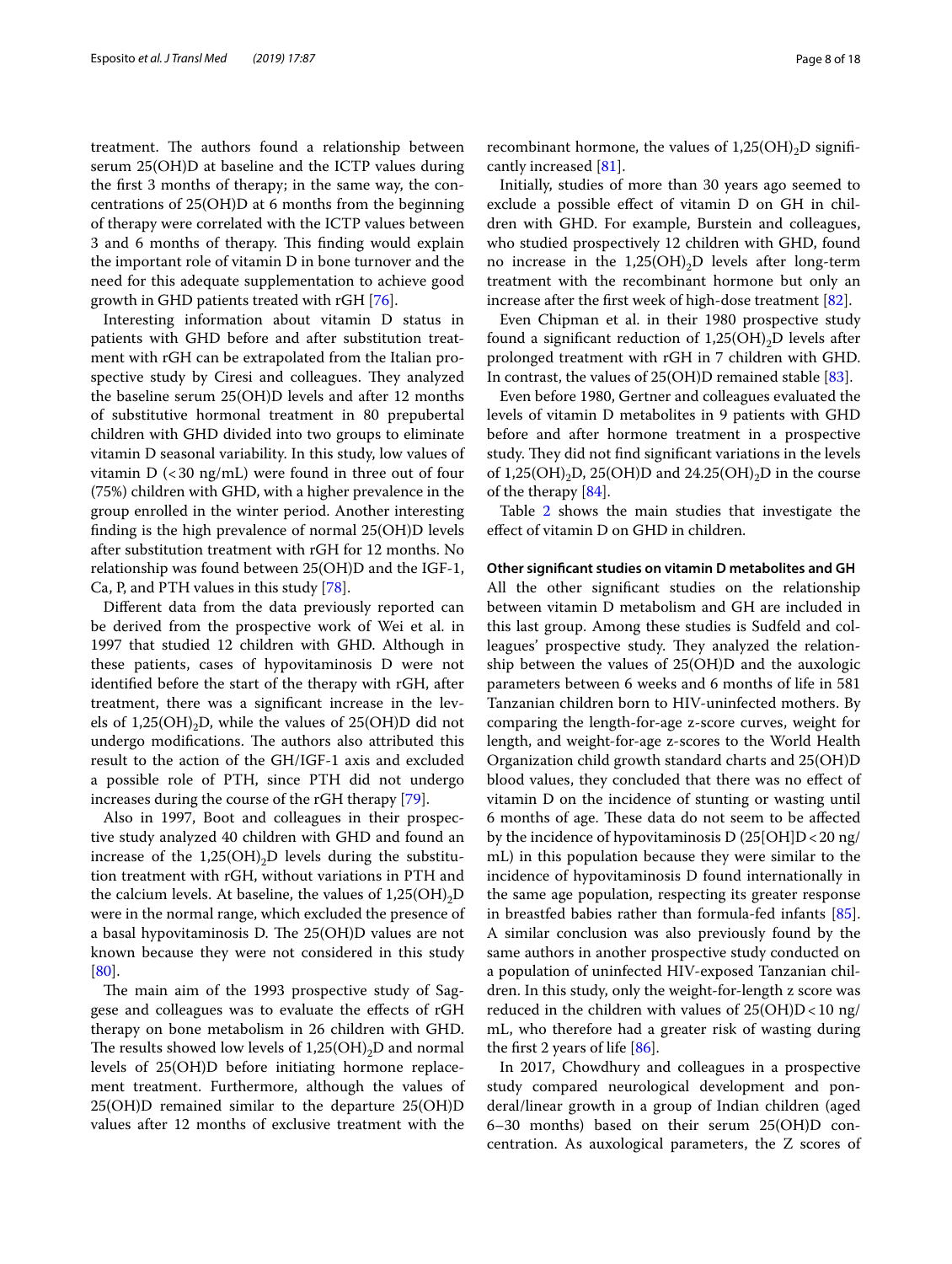|                              |                                    |                                                                                                                               |                                       | Table 2 Overview of the main studies that investigate the effect of vitamin D metabolites on GHD in children |                                                                                                                                                                           |                                                                                                                                                                    |                                                                                                                                                              |                                                                                                             |
|------------------------------|------------------------------------|-------------------------------------------------------------------------------------------------------------------------------|---------------------------------------|--------------------------------------------------------------------------------------------------------------|---------------------------------------------------------------------------------------------------------------------------------------------------------------------------|--------------------------------------------------------------------------------------------------------------------------------------------------------------------|--------------------------------------------------------------------------------------------------------------------------------------------------------------|-------------------------------------------------------------------------------------------------------------|
| Reference                    | Study area, study<br>design        | of patients<br>Number                                                                                                         | considered<br>metabolite<br>Vitamin D | At diagnosis                                                                                                 | treatment<br>After GH                                                                                                                                                     | between vitamin<br>Interrelation<br>D/GH                                                                                                                           | Other remarks                                                                                                                                                | Limits                                                                                                      |
| Wójcik [72]                  | Poland, prospective<br>cohort      | 121 GHD subjects<br>(6-18 years old)                                                                                          | 25(OH)D                               |                                                                                                              | vitamin $D < 30$ ng,<br>vitamin D3 sup-<br>mL despite rGH<br>treatment and<br>plementation<br>71 subjects had                                                             |                                                                                                                                                                    | caries prevention<br>plementation in<br>in GHD patients<br>Possible effect of<br>vitamin D sup-                                                              |                                                                                                             |
| Hamza <sup>[73]</sup>        | Egypt, prospective<br>case-control | 50 idiopathic pre-<br>pubertal GHD and<br>trols (3.6–10 years<br>old)<br>50 healthy con                                       | 25(OH)D                               | 42 GHD subjects had<br>25(OH)D<30 ng/<br>Ĕ                                                                   | vitamin $D < 30$ ng/<br>increase in 25(OH)<br>23 GHD subjects<br>remained with<br>mL (all had an<br>D values)                                                             | Positive association<br>between 25(OH)<br>D and peak GH<br>levels                                                                                                  | height expressed<br>of 25(OH)D on<br>in the SDS at<br>Positive effect<br>diagnosis                                                                           |                                                                                                             |
| Delecroix [74]               | France, retrospec-<br>tive         | due to pituitary<br>50 GHD subjects<br>tion syndrome<br>5.4 $\pm$ 4.9 years<br>stalk interrup-<br>(mean age:<br>$\frac{1}{2}$ | 1,25(OH) <sub>2</sub> D<br>25(OH)D    | 25(OH)D < 30ng<br>26 subjects had<br>E)                                                                      |                                                                                                                                                                           | between 25(OH)D<br>Positive association<br>2D/25(OH)D ratio<br>and the 1,25(OH)<br>and IGF-1 values<br>of 1,25(OH) 2D<br>No relationship<br>with peak GH<br>levels |                                                                                                                                                              | Not known if subjects<br>D supplementation<br>underwent vitamin<br>before recruitment<br>Retrospective      |
| Witkowska-Sedek<br>$[75]$    | Poland, prospective<br>cohort      | (4.75-16.58 years<br>53 GHD subjects<br>$\frac{1}{\sqrt{2}}$                                                                  | 25(OH)D                               | Mean 25(OH)D value<br>24.6 ± 7.54 ng/mL                                                                      | 28.8 ± 8.09 ng/mL<br>$27.2 \pm 8.09$ ng/ml<br>D values after<br>D values after<br>12 months of<br>rGH therapy<br>6 months of<br>rGH therapy<br>Mean 25(OH)<br>Mean 25(OH) |                                                                                                                                                                    | vitamin D supple-<br>values during the<br>therapy on BALP<br>age given in the<br>mentation dos-<br>first year of rGH<br>Positive effect of<br>first 6 months | All patients in the first<br>cholecalciferol sup-<br>treatment received<br>12 months of rGH<br>plementation |
| Witkowska-Sędek<br>[76]      | Poland, prospective<br>cohort      | 30 GHD subjects<br>(4.8-16.6 years<br>$\partial$                                                                              | 25(OH)D                               | Mean 25 (OH) D value<br>24.2 ± 7.8 ng/mL                                                                     | rGH therapy to<br>28.5 ± 5.29 ng/ml<br>significantly after<br>25(OH)D increases<br>6 months of                                                                            | 25(OH)D on GH<br>Positive effect of                                                                                                                                | 25(OH)D on ICTP<br>Positive effect of<br>values                                                                                                              | prior to and during<br>plementation was<br>recommended<br>rGH treatment<br>Vitamin D3 sup-                  |
| Witkowska-Sędek<br><b>ZZ</b> | Poland, retrospec-<br>tive         | $(4-17$ years old)<br>84 GHD subjects                                                                                         | 25(OH)D                               | 73-75 subjects had<br>25(OH)D<30 ng/<br>Ę                                                                    |                                                                                                                                                                           | Positive association<br>between vitamin<br>D and baseline<br>IGF-1 values                                                                                          | No effect of vitamin<br>mum peak of GH<br>after a stimulus<br>D on the maxi-<br>test                                                                         |                                                                                                             |

<span id="page-8-0"></span>Table 2 Overview of the main studies that investigate the effect of vitamin D metabolites on GHD in children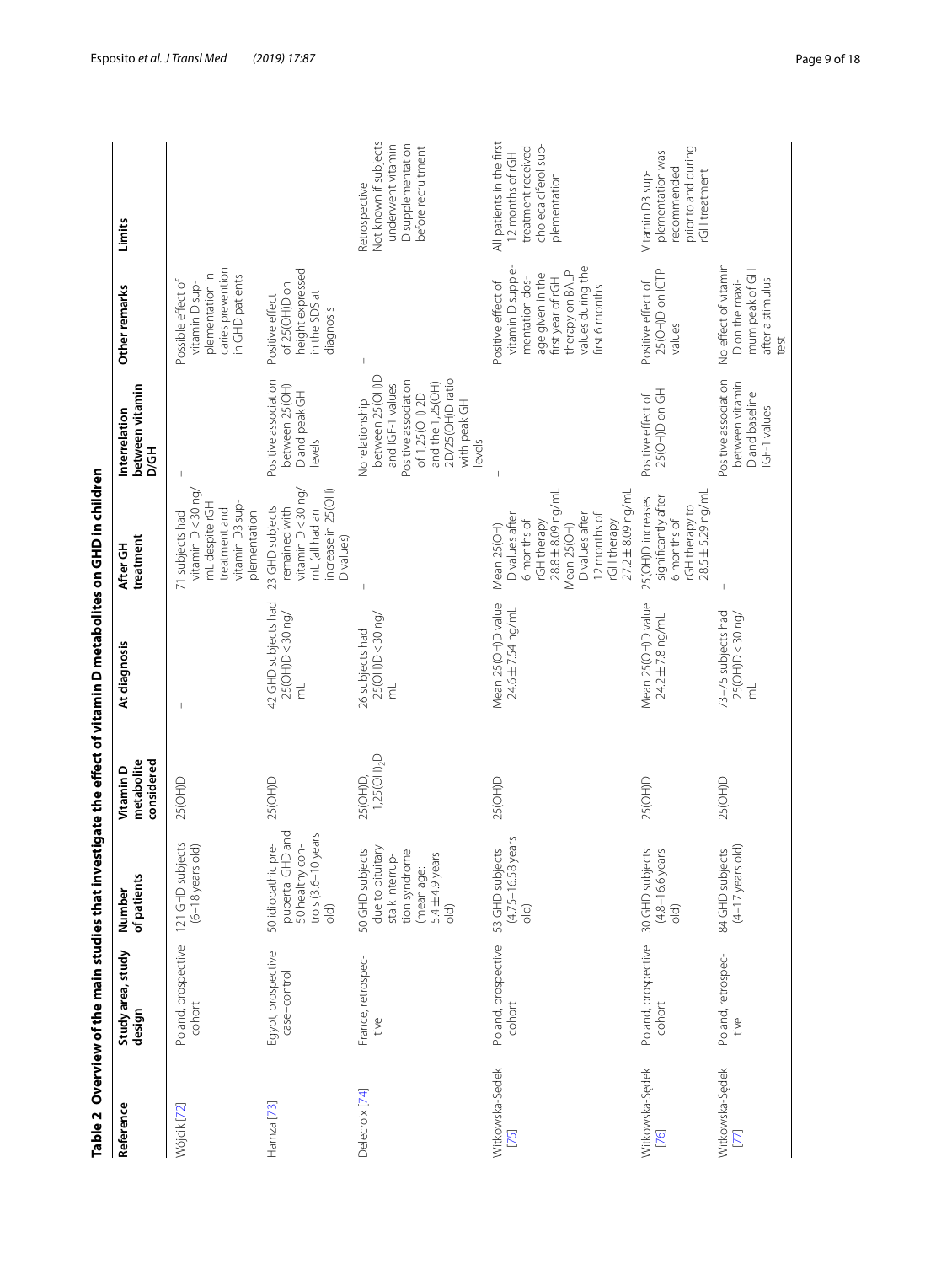| Table 2 (continued) |                                      |                                                        |                                       |                                                                                                       |                                                                                                                         |                                                                                      |                                                                                                                                |                                                                                                           |
|---------------------|--------------------------------------|--------------------------------------------------------|---------------------------------------|-------------------------------------------------------------------------------------------------------|-------------------------------------------------------------------------------------------------------------------------|--------------------------------------------------------------------------------------|--------------------------------------------------------------------------------------------------------------------------------|-----------------------------------------------------------------------------------------------------------|
| Reference           | Study area, study<br>design          | of patients<br>Number                                  | considered<br>metabolite<br>Vitamin D | At diagnosis                                                                                          | treatment<br>After GH                                                                                                   | between vitamin<br>Interrelation<br>D/GH                                             | Other remarks                                                                                                                  | Limits                                                                                                    |
| Ciresi [78]         | Italy, prospective<br>cohort         | 80 GHD subjects<br>10.3 years old)<br>(mean age        | 25(OH)D                               | 25(OH)D < 30ng<br>60 subjects had<br>ť                                                                | vitamin $D < 30$ ng/<br>increase in vita-<br>remained with<br>mL (all had an<br>min D values)<br>40 subjects            | Positive association<br>between vitamin<br>D and baseline<br>GH values               | No effect of vitamin<br>D on IGF-1 values                                                                                      |                                                                                                           |
| Wei [79]            | Japan, prospective<br>cohort         | 12 GHD subjects<br>$(7.5-13.8)$ years<br>$\frac{1}{2}$ | $1,25$ ( $OH$ ), $D$<br>25(OH)D       | Mean 25(OH)D value<br>59.4 ± 10.2 pmol/L<br>26.3 ±10.9 ng/mL<br>Mean 1,25(OH) <sub>2</sub> D<br>value | ,25(OH) <sub>2</sub> D increase<br>after rGH therapy<br>25(OH)D values<br>No variation in                               | between 1,25(OH)<br>Positive association<br>increase in IGF-1<br>2D and an<br>values | ment; the authors<br>PTH-independent<br>PTH values reduced<br>after rGH treat-<br>hypothesize a<br>GH-Vitamin D<br>correlation |                                                                                                           |
| Boot [80]           | spective cohort<br>Netherlands, pro- | 40 GHD subjects<br>7.9 years old)<br>(mean age         | 1,25(OH),D                            | 96.2 ± 25.8 pmol/L<br>Mean 1,25 (OH), D<br>value                                                      | increases after<br>rGH therapy<br>1,25(OH) <sub>2</sub> D                                                               | between 1,25(OH)<br>Positive association<br>increase in IGF-1<br>2D and an<br>values | ment; the authors<br>PTH-independent<br>Stable PTH values<br>after rGH treat-<br>hypothesize a<br>GH-Vitamin D<br>correlation  |                                                                                                           |
| Saggese [81]        | Italy, prospective<br>cohort         | 26 GHD subjects<br>$(6.5-10.7)$ years<br>$\partial$    | $1,25$ (OH) <sub>2</sub> D<br>25(OH)D | Mean 25(OH)D value<br>$31.55 \pm 7.01$ ng/mL<br>64.7 ± 15.8 pmol/L<br>Mena 1,25(OH) <sub>2</sub> D:   | ,25(OH) <sub>2</sub> D increase<br>25(OH)D values<br>of therapy (not<br>at 12 months<br>No variation in<br>previously)  | growth velocity<br>1,25(OH) 2D on<br>Positive effect of                              |                                                                                                                                | Reference values are<br>different from the<br>most recent ones                                            |
| Burstein [82]       | USA, prospective<br>cohort           | 12 GHD subjects<br>(mean age<br>10.5 years)            | $1,25$ ( $OH$ ), $D$<br>25(OH)D       | Mean 25(OH)D value<br>49.0 ± 2.4 ng/mL                                                                | ,25(OH) <sub>2</sub> D increase<br>dose hGH therapy<br>only in the first<br>week of high-<br>No variation in<br>25(OH)D | No effect of 25(OH)<br>D 1,25(OH),D<br>on GH                                         |                                                                                                                                |                                                                                                           |
| Chipman [83]        | USA, prospective<br>cohort           | $(3.8 - 16.7 \text{ years})$<br>7 GHD subjects         | 1,25(OH),D<br>25(OH)D                 | Mean 25(OH)D value<br>63.7 ± 19.3 pmol/L<br>$20.2 \pm 6.5$ ng/mL<br>Mean 1,25(OH), D<br>value         | 1,25(OH) <sub>2</sub> D values<br>25(OH)D and<br>No variation in                                                        | No effect of 25(OH)<br>$D$ 1,25( $OH$ ), $D$<br>and GH                               | ment; the authors<br>PTH-independent<br>Stable PTH values<br>after hGH treat-<br>hypothesize a<br>GH-vitamin D<br>correlation  | Before hGH therapy,<br>phosphorus and<br>treated with Ca,<br>sodium supple-<br>patients were<br>mentation |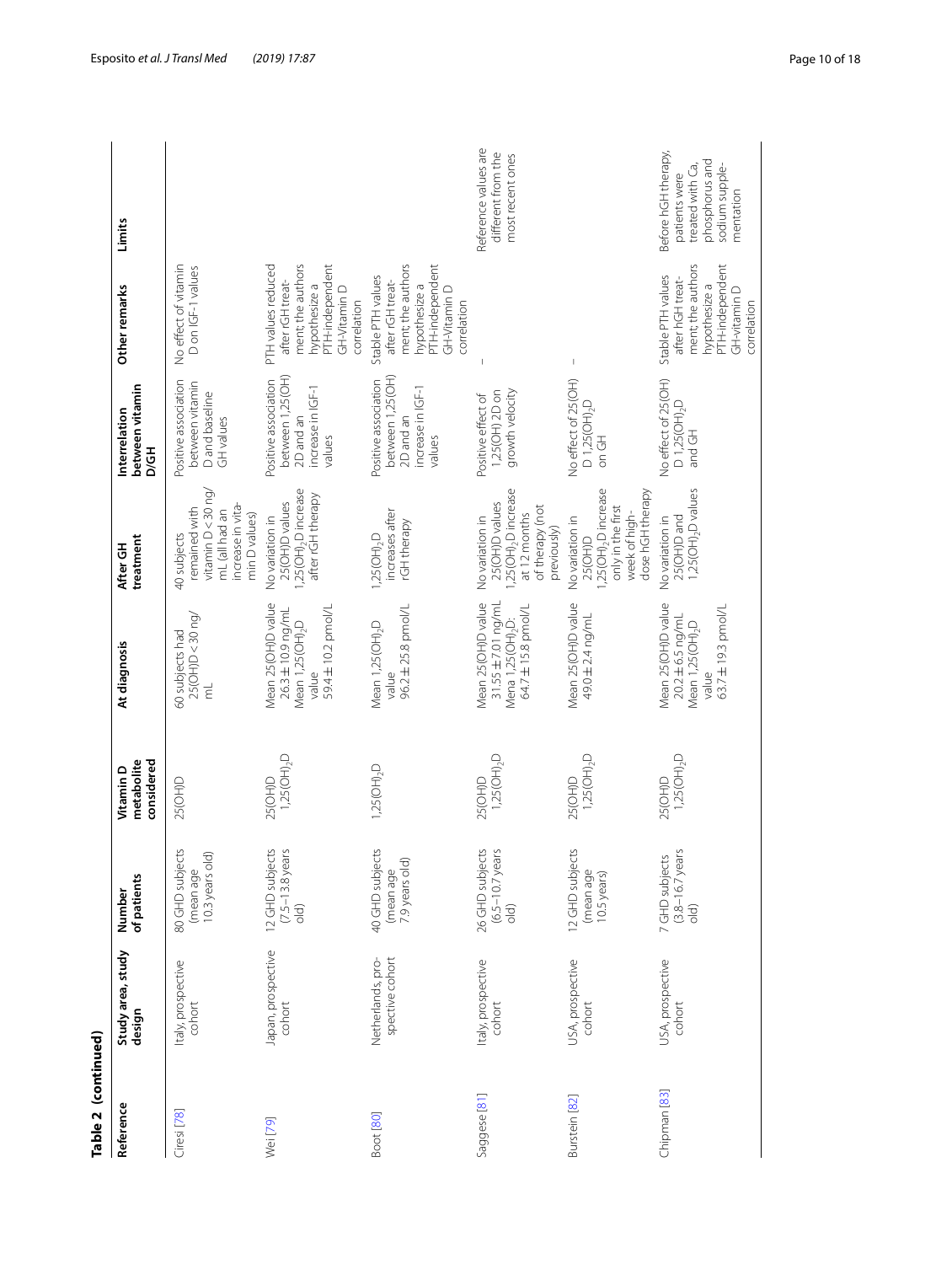| Table 2 (continued) |                                    |                                      |                                       |                                                                                                                                   |                                               |                                                                         |                                                                                                            |                                                                           |
|---------------------|------------------------------------|--------------------------------------|---------------------------------------|-----------------------------------------------------------------------------------------------------------------------------------|-----------------------------------------------|-------------------------------------------------------------------------|------------------------------------------------------------------------------------------------------------|---------------------------------------------------------------------------|
| Reference           | Study area, study Number<br>design |                                      | considered<br>metabolite<br>Vitamin D | At diagnosis                                                                                                                      | treatment<br>After GH                         | between vitamin<br>Interrelation<br>D/GH                                | Other remarks                                                                                              | Limits                                                                    |
| bertner [84]        | USA, prospective<br>cohort         | $(9-18$ years old)<br>9 GHD subjects | $1,25(OH)_{2}D$<br>25(OH)D            | Mean 25 (OH) D value No variation in<br>44.4 ± 27.9 pmol/L<br>$35.5 \pm 8.9$ ng/mL<br>$Mean$ 1,25( $OH$ ) <sub>2</sub> D<br>value | 1,25(OH) <sub>2</sub> D values<br>25(OH)D and | No effect of 25(OH) Stable PTH values<br>$D$ 1,25( $OH$ ), $D$<br>on GH | ment; the authors<br>TH-independent<br>after hGH treat-<br>nypothesize a<br><b>O</b> niment<br>correlation | Before hGH therapy,<br>upplementation<br>treated with Ca<br>patients were |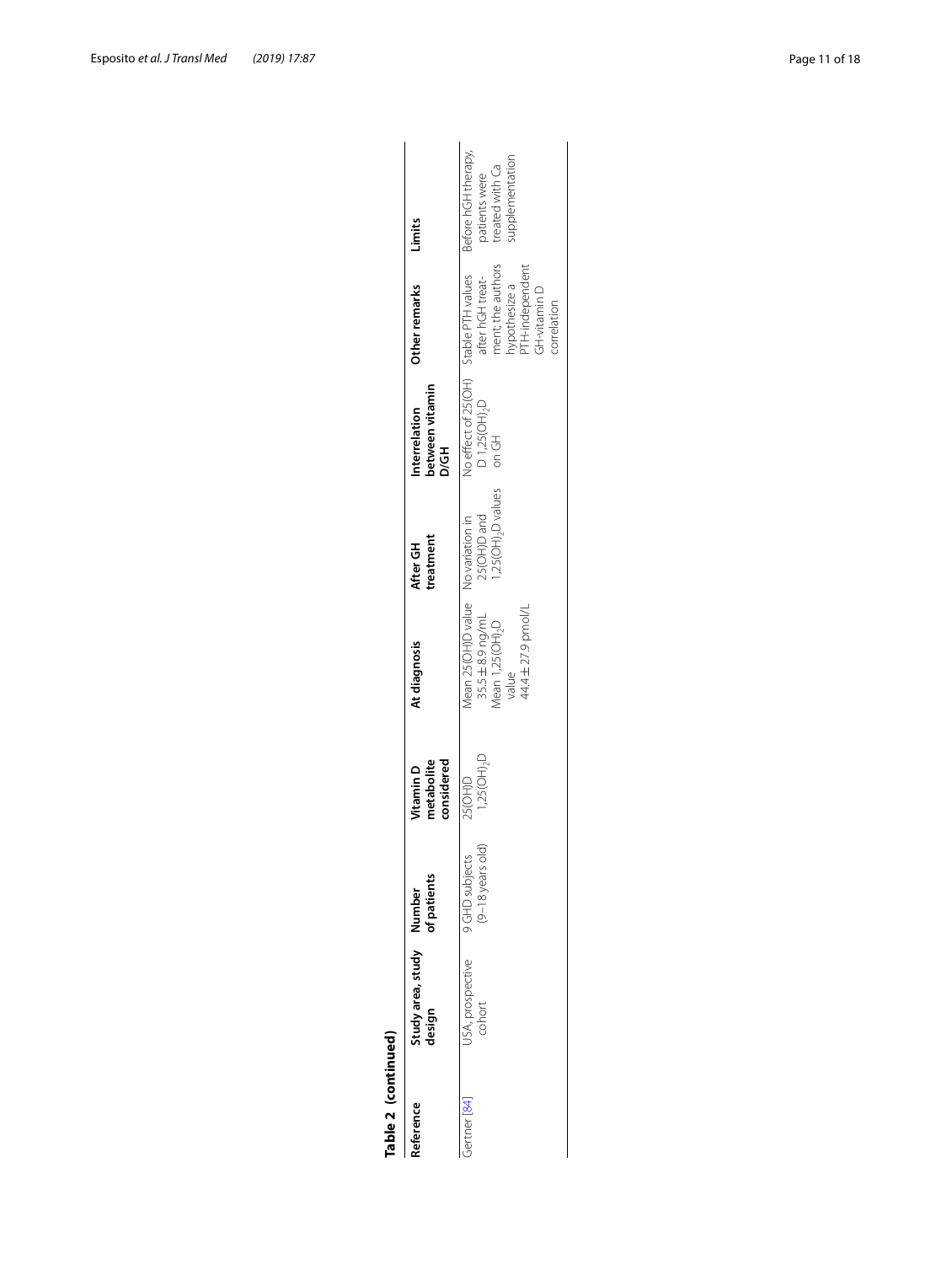weight-for-height/length, height/length-for-age, and weight-for-age were considered. Of the 960 children studied, approximately 35% were found to be vitamin D deficient  $(25(OH)D<10$  ng/mL). Following 246 children in their later 6-month growth evaluation, they concluded that vitamin D defciency did not seem to correlate with ponderal/linear growth either at the baseline or at the follow-up and did not have relations with neurodevelopment [\[87](#page-16-24)].

Another signifcant prospective work was conducted by Andersson and colleagues. The objective of their study was to compare seasonal changes in 25(OH)D and in the growth rates for 249 short prepubertal children before and after GH treatment. In addition to confrming the infuence of the seasons on the 25(OH)D levels, they documented a signifcant reduction of this marker during GH treatment as opposed to the previously reported GHD patient studies. The idea of a relationship between vitamin D metabolites and the growth process is however obtainable in this study from another datum: the direct relationship found between baseline 25(OH)D levels and the height SDS in the frst year of treatment. However, no relationship was found between the changes in the levels of 25(OH)D in the frst year of therapy and the height SDS. Therefore, the subjects who had the highest baseline 25(OH)D values and its greatest reduction during the frst year of GH treatment had the best growth outcome in terms of the height SDS [\[88](#page-16-25)].

Previously, in 1994, Ogle and colleagues investigated the efect on the calcium-phosphorus metabolism of rGH therapy given for 24 weeks in patients without GHD. This prospective study showed an increase in values of  $1,25(OH)_{2}D$  already after 8 weeks of treatment with rGH, which also confrms the interaction of GH and vitamin D outside the GHD [[89\]](#page-16-26).

Table [3](#page-12-0) reports the main studies that investigate the correlation between vitamin D metabolites and growth in children.

# **Critical analysis of the relationship between vitamin D metabolism and the GH/IGF-1 axis in clinical pediatric studies**

The study of the interaction between vitamin D metabolism and the GH/IGF-1 axis started from the consideration of how vitamin D metabolites changed in subjects affected by GHD. The first data that relate to a correlation between GHD and hypovitaminosis D are derived from studies conducted on rats. In particular, low values of  $1,25(OH)_{2}D$  were found in hypophysectomized mice with increasing levels after the introduction of GH therapy [[90\]](#page-16-27). It is possible to fnd in the literature a large number of scientifc papers that compared vitamin D metabolites and GHD in adults. Similarly, also for the pediatric population, studies on GHD and colecalciferol represent the overwhelming majority. We assume that these data are linked in part to the ease of obtaining such laboratory exams from a group of patients subjected to frequent controls, which also allows the realization of retrospective studies; however, this result seems to follow what occurs for other conditions, according to which, starting from the pathology, it is possible to understand the physiological mechanisms of some biological processes.

The first significant information obtained from the 13 studies on the relationship between vitamin D metabolism and GHD children is the high number of GHD patients who have hypovitaminosis D, which is understood as values of  $25(OH)D < 30$  ng/mL. This condition follows what is highlighted in the studies on adults. For example, Savanelli et al. documented a prevalence of vitamin D defciency in a population of 41 adult GHD patients compared to a control group [[91](#page-16-28)]. Furthermore, in the study of Ameri and colleagues, a high rate of hypovitaminosis D was reported in 69 adult patients with GHD (almost  $91.3\%$ ) [\[46\]](#page-15-25). This result that was obtained for both adults and children reinforces the idea of a strict dependence between vitamin D function and that of GH/ IGF-1 axis, which is attributed to a GH and consequential IGF-1 deficiency that afflicts GHD subjects with a role in determining the consensual vitamin D deficiency. All of these results are also justifed by the biochemical studies previously reported and in particular, to the decreased renal lα-hydroxylase activity caused by low IGF-1 levels.

Some studies have shown that treatment with rGH increases the values of vitamin D metabolites in GHD adults [\[92](#page-16-29)]. Among all the pediatric studies, only 10 considered changes in the 25(OH)D levels after GH substitution treatment in children with GHD. Among these studies, only two presented a signifcant increase of 25(OH)D after 6 months of rGH therapy. Furthermore, in both of these studies, there were confounding factors such as vitamin D supplementation in combination with rGH therapy in one case and the recommendation of vitamin D supplementation before and after substitution therapy in the other case. In two other studies, a general increase of the 25(OH)D values was reported, although a large proportion of patients still had vitamin D defciency after treatment. The remaining six works are all before 1998 and considered a limited number of patients as a study population. Among these studies are the works of Wei, Boot and Saggese; although they confrmed the failure to modify the values of 25(OH)D, they observed an increase in the values of  $1,25(OH)_{2}D$  after rGH therapy and a positive correlation between  $1,25(OH)_{2}D$  and IGF-1 [[79](#page-16-17)[–81](#page-16-19)].

The failure to normalize the  $25(OH)D$  levels after rGH treatment in GHD children leads to an important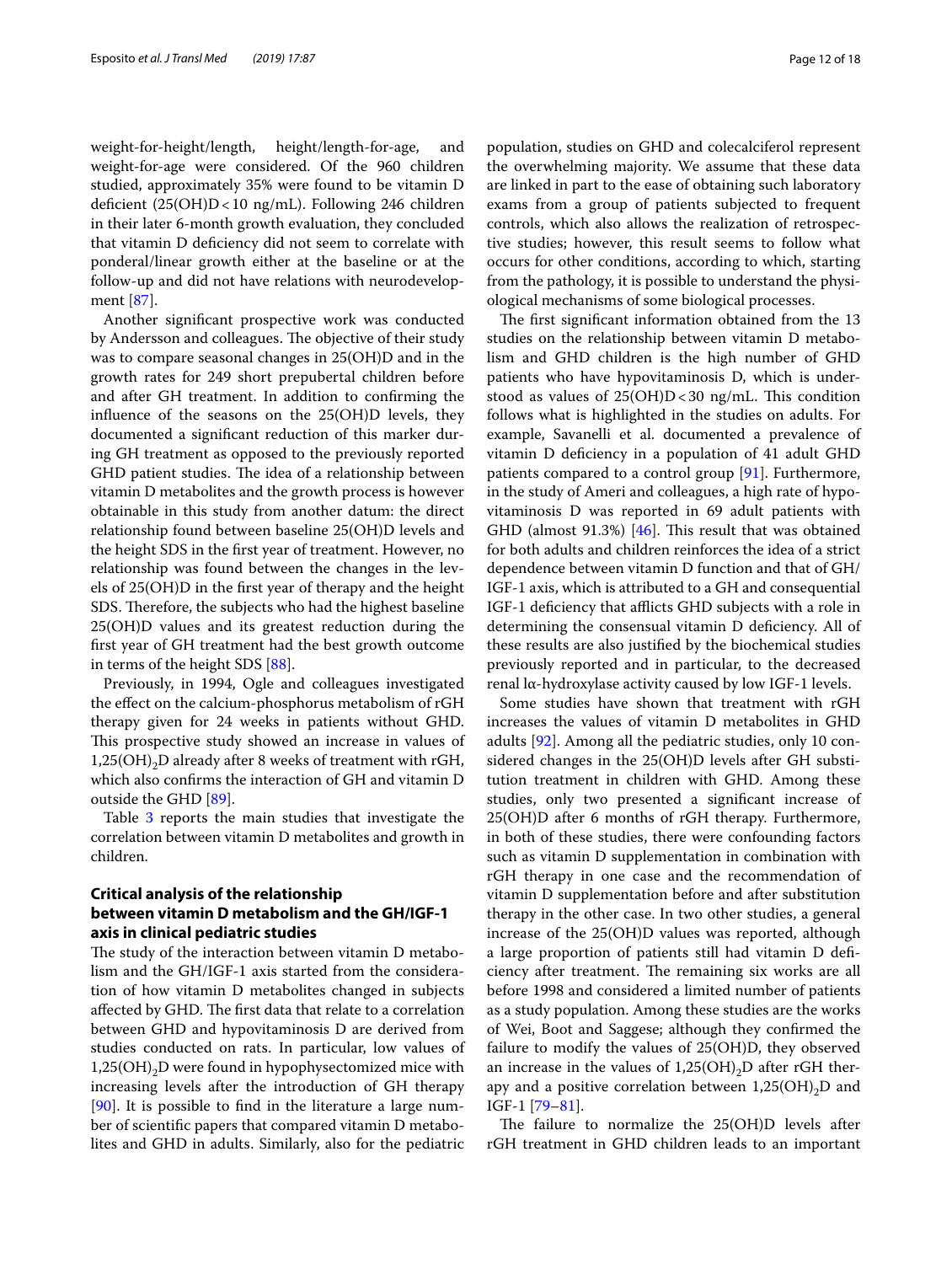| Reference      | Study area, study design                 | <b>Number of patients</b>                                                                                                                       | <b>Vitamin D</b><br>metabolite<br>considered | Correlation between vitamin D<br>metabolites and growth                                                                                                                                                                                                                                                  |
|----------------|------------------------------------------|-------------------------------------------------------------------------------------------------------------------------------------------------|----------------------------------------------|----------------------------------------------------------------------------------------------------------------------------------------------------------------------------------------------------------------------------------------------------------------------------------------------------------|
| Sudfeld [85]   | Tanzania, prospective cohort             | 581 children born to HIV-uninfected<br>mothers                                                                                                  | 25(OH)D                                      | No effect of vitamin D metabolites on<br>the incidence of stunting or wasting<br>until 6 months of age                                                                                                                                                                                                   |
| Sudfeld [86]   |                                          | Tanzania, prospective cohort 948 uninfected HIV-exposed children                                                                                | 25(OH)D                                      | Increased risk of incident wasting during<br>the first 2 years of life in children with<br>values of $25(OH)D < 10$ ng/mL                                                                                                                                                                                |
|                | Chowdhury [87] India, prospective cohort | 246 children with vitamin D deficiency<br>(aged 6-30 months)                                                                                    | 25(OH)D                                      | Vitamin D metabolites did not seem to<br>correlate with ponderal/linear growth<br>either at baseline or at follow-up                                                                                                                                                                                     |
| Andersson [88] | Sweden, prospective cohort               | 249 short prepubertal children (mean<br>age of $8.31 \pm 2.46$ years) who<br>received GH treatment                                              | 25(OH)D                                      | 25(OH)D decreased during the first year<br>of GH treatment<br>Direct correlation between baseline<br>25(OH)D levels and the height SDS in<br>the 1st year of treatment<br>No correlation between 25(OH)D<br>variation in the 1st year of treatment<br>and the height SDS in the 1st year of<br>treatment |
| Ogle [89]      |                                          | Australia, prospective cohort 11 short-statured children (mean age<br>of 9.4 $\pm$ 2.3 years) not affected by<br>GHD receiving rGH for 24 weeks | 1,25(OH)2D                                   | rGH therapy increased 1,25(OH)2D levels                                                                                                                                                                                                                                                                  |

<span id="page-12-0"></span>**Table 3 Overview of the main studies that investigate the correlation between vitamin D metabolites and growth in children**

hypothesis: subjects with GHD in addition to the substitution treatment with rGH may need vitamin D supplementation to correct the high risk of hypovitaminosis D. Furthermore, adequate vitamin D supplementation could reduce the dose of rGH that is necessary to obtain an appropriate statural growth in these patients, but more studies in this feld are needed. However, some studies on adults afected by GHD have emphasized the persistence of hypovitaminosis D despite adequate vitamin supplementation according to the main principal international recommendations  $[72]$  $[72]$ . These data seem to support the idea of the importance of personalized dosages of vitamin D dietary supplementation in the treatment of vita-min D deficiency proposed by some authors [[93](#page-16-30), [94\]](#page-16-31).

The correction of vitamin D deficiency in GHD patients with hypovitaminosis D before the start of treatment with rGH would allow a more accurate monitoring of IGF-1 values once replacement therapy has started.

Similarly, the results of the studies that evaluate the correlation between vitamin D metabolites and the GH peak after stimulus testing in GHD patients are conficting. Of the three pediatric works that have considered this comparison, two identifed a direct proportionality and one described no correlation.

Despite this discrepancy, it should be emphasized that the evidence of a close interaction between vitamin D metabolites and the GH/IGF-1 axis can be extrapolated from all the pediatric studies on GHD subjects, whether this concerns a relationship between 25(OH)D and rGH therapy, 25(OH)D and the GH peak after stimulus, 25(OH)D and the condition of GHD itself, 25(OH) D and the parameters of bone turnover, or  $1,25(OH)_{2}D$ and IGF-1. Some authors have pointed out the rise of  $1,25(OH)_{2}D$  after rGH treatment only in the case of phosphate deprivation [[95\]](#page-16-32).

Both Cireni and Hamza have shown in their studies an improvement in height in the SDS after 1 year of therapy with rGH [\[73](#page-16-13), [78\]](#page-16-16). Given the improvement of the 25(OH) D values after rGH treatment, it could be hypothesized that part of this efect may be due to the increase in circulating 25(OH)D. However, it is not possible to highlight from these studies whether the subjects who had a more pronounced vitamin D deficiency had a different response in terms of height in the SDS compared to the subjects with normal SDS values; therefore, this assertion remains only a hypothesis. To clarify this aspect, further studies would be needed in which these data are compared.

A possible explanation for these nonhomogeneous results derives from study biases and the diferent ways in which they were conducted. In fact, the data can be afected by some limitations due to the lack of consideration of factors that can infuence the plasmatic levels of vitamin D metabolites, such as the BMI, sunlight exposure, sunscreen use, and clothing coverage [\[96](#page-16-33)]. For example, only few studies have divided the study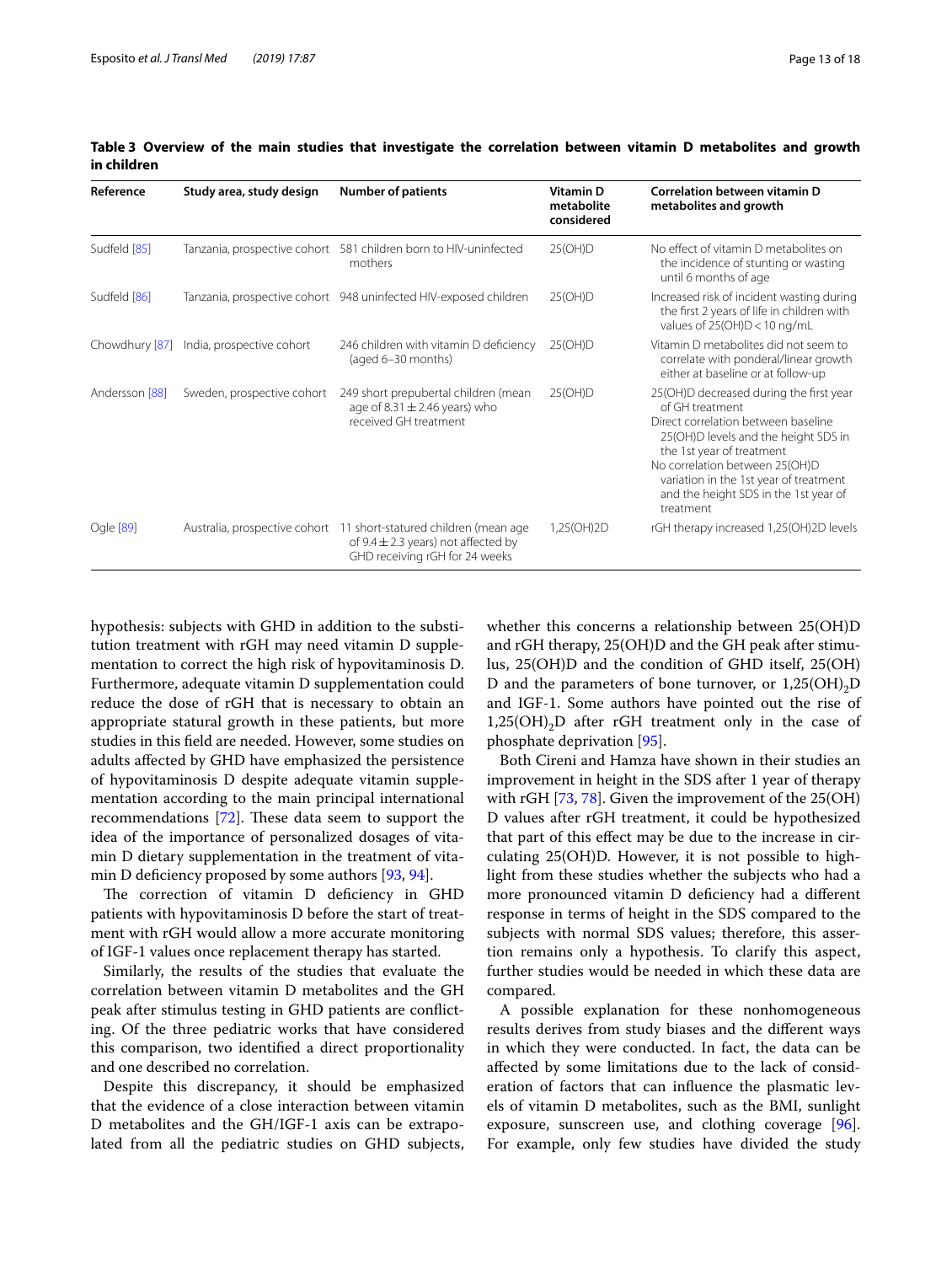population into groups according to the recruitment period to reduce the bias that is dictated by the diferent impacts of seasonal variations on 25(OH)D levels. Other possible biases are the intake of therapies that modify the absorption or action of vitamin D metabolites, the nonconsideration of the previous or attendant intake of dietary supplementation of vitamin D, the diferent reference values for hypovitaminosis D diagnosis, the recruitment of a prepubertal or a postpubertal population, and the lack of diferentiation between boys' and girls' growth trends.

The comparison between serum vitamin D metabolites and the IGF-1 levels represents the other area of interest on which scientifc studies have focused to emphasize the relationship between vitamin D biological role and growth. The results of the studies on IGF-1 and vitamin D metabolites in adults have shown contrasting results. Some studies have found a direct infuence and a connection between these two factors, whereas other studies have found none [\[97](#page-17-0)[–102\]](#page-17-1). However, numerous adult studies have confrmed this relationship. One of the largest samples in this regard is represented by the NHANES III group that was considered in the study by Van Hemelrijck. Among the 20-year-olds investigated (5368 subjects), a direct proportionality was found between the IGF-1 values and the subjects with higher-than-average 25(OH)D levels [\[103\]](#page-17-2). Some studies have also shown a relationship between vitamin D supplementation and circulating IGF-1 [\[46\]](#page-15-25). Other studies have compared the levels of 25(OH)D in healthy adults with IGF-1 levels and found a direct proportionality [\[104\]](#page-17-3). Despite these fndings, some studies have shown that in adults with conditions of an impaired GH/IGF-1 axis, such as acromegaly and GHD in substitution treatment, 25(OH)D concentrations do not vary signifcantly [[105,](#page-17-4) [106](#page-17-5)].

The same conflicting results can also be found in the pediatric population. The first significant data are that in these studies, larger populations were considered than in the studies of GHD subjects. Of the six studies reported, only two identifed a direct proportionality between the levels of 25(OH)D and the levels of IGF-1 at baseline. Both the study of Marwaha and of Gannagé-Yared have shown a possible inversely proportional relationship between 25(OH)D and IGF-1 levels such that without applying conversion factors such as age, BMI and pubertal stage, the subjects with vitamin defciency D had higher IGF-1 values [[67,](#page-16-6) [68](#page-16-4)]. A hypothesis to justify such conficting results is the possibility that vitamin D metabolites behaves diferently on the GH/IGF-1 axis depending on whether the subject has a vitamin D deficiency or normal values. In this sense, vitamin D deficiency could cause a possible resistance to GH/IGF-1.

The other aspect concerns the response of the growth marker to vitamin D supplementary therapy. Again, in this case, for adults, conficting results are reported [[46](#page-15-25), [97,](#page-17-0) [107\]](#page-17-6). More homogeneous results come from pediatric studies: of the four studies that considered the efect of vitamin D supplementation on IGF-1 levels, all showed a positive correlation between these two parameters. From this perspective, the Mortensen study is certainly one of the most interesting. Compared to the other studies, the power of this study is the presence of a placebo-control group and the exclusive development in the winter that allows a reduction in the risk of bias due to the time of sun exposure that influences vitamin D values  $[66]$  $[66]$ . However, there is no homogeneity in the dose of vitamin D to be administered or in the duration of treatment.

To better understand the possible mechanism by which vitamin D metabolism infuences growth, some authors have started their studies from children with rickets. Among the phenotypic characteristics of rickets, in fact, there are abnormalities of the growth plate and delayed growth [[108,](#page-17-7) [109](#page-17-8)]. Studies on rickets have documented a signifcant increase in the IGF-1 levels in these subjects after supplementary vitamin D treatment. In addition, in Soliman's study, a positive correlation between 25(OH)D and the growth velocity SDS was detected [\[69\]](#page-16-7).

Despite the lack of homogeneity of these results, some data would seem to be confrmed in both adult and children's studies. Among these data, the PTH-independent interaction between vitamin D metabolites and GH/ IGF-1 axis stands out. The interpretation of the results of the other studies is more complex due to the extreme heterogeneity of the populations considered, the objectives that were set and the results obtained.

# **Conclusion**

From 1960 to the present, many steps forward have been made in identifying how vitamin D metabolites and the GH/IGF-1 axis interact. Although limited by some bias, most of the studies confrm the existence of this close link. From the set of collected works in this review, it is possible to derive some signifcant data, such as the higher probability of hypovitaminosis D in GHD subjects, and hypovitaminosis persistence in this population despite the substitution treatment with GH; data on vitamin D supplementation efficacy in the general population on IGF-1 levels are conficting.

Based on these results, it is therefore possible to defne some important measures. For example, a screening for the determination of vitamin D defciency is currently recommended only for individuals who present risk factors for hypovitaminosis [\[26](#page-15-5)], but a short stature is not included among them. Considering the results of the clinical studies reported in this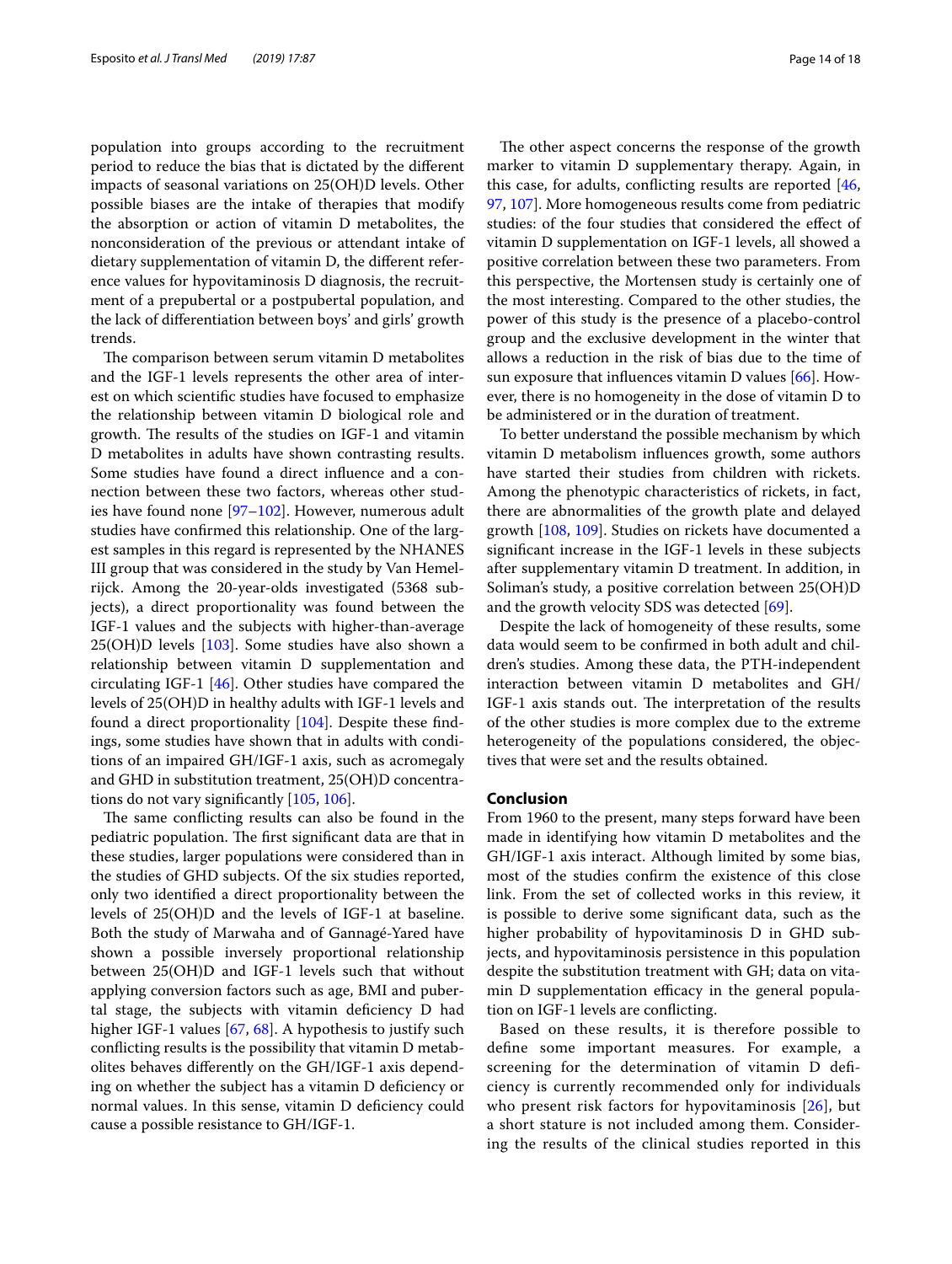review, we suggest investigating children subjects with GHD for vitamin D defciency both at diagnosis and during follow-up and in presence of defciency considering vitamin D supplementation. An interesting topic to be addressed in future scientifc work could consider the efects of the coadministration of vitamin D and rGH on the auxologic parameters of the patients afected by GHD and if the vitamin D supplementation could reduce the rGH dosage. More research is needed to understand the vitamin D-GH biological interaction in other diseases characterized by short stature.

Other information obtained is the relationship between IGF-1 and vitamin D metabolites. Although this relationship seems to be signifcant only after supplementary vitamin D therapy, it is possible to hypothesize that in subjects with hypovitaminosis D, this should be corrected before making inquiries into the presence of IGF-1 values below the norm to optimize the diagnosis of GHD, which is still complex and nonstandardized. Since both vitamin D metabolites and the GH/IGF-1 axis act in a complex way and undergo numerous interferences from other factors (environmental, hormonal, nutritional, etc.) it would be important to consider them in future studies to limit bias.

In conclusion, further research is needed to fully understand how vitamin D and growth are intertwined. Specifcally, many more homogeneous studies are required with larger populations and fewer confounding factors.

### **Abbreviations**

CP: cerebral palsy; FFMI: fat free mass index; FMI: fat mass index; GH: growth hormone; GHD: GH deficit; GHBP: growth hormone binding protein; GHRH: growth hormone releasing hormone; GHR: GH receptor; ICTP: carboxy-terminal cross-linked telopeptide of type I collagen; IGF-1: insulin-like growth factor 1; IGFBP-3: insulin-like growth factor binding protein-3; pre-D3: pre-cholecalciferol; RCT: randomized control trial; rGH: recombinant growth hormone; VDR: vitamin D receptor; 1,25(OH)D: 1,25-dihydroxyvitamin D; 25(OH)D: 25-hydroxyvitamin D.

#### **Authors' contributions**

SE critically revised the text and made substantial scientifc contributions; AL wrote the frst draft of the manuscript; LL, MC and GM gave support in the literature review; LP revised the text. All authors read and approved the fnal manuscript.

#### **Acknowledgements**

Not applicable.

#### **Competing interests**

The authors declare that they have no competing interests.

#### **Availability of data and materials**

The data and materials used are included in the review.

#### **Ethics approval and consent to participate**

All the studies mentioned in this review were approved by the Ethics Committee, and written informed consent was obtained by all the participants.

#### **Consent for publication**

Not applicable.

**Funding** None.

# **Publisher's Note**

Springer Nature remains neutral with regard to jurisdictional claims in published maps and institutional afliations.

Received: 22 December 2018 Accepted: 9 March 2019<br>Published online: 18 March 2019

### <span id="page-14-0"></span>**References**

- 1. Holick MF. Vitamin D: extraskeletal health. Rheum Dis Clin N Am. 2012;38(1):141–60.<https://doi.org/10.1016/j.rdc.2012.03.013>.
- <span id="page-14-1"></span>2. Holick MF, Binkley NC, Bischoff-Ferrari HA, et al. Guidelines for preventing and treating vitamin D deficiency and insufficiency revisited. J Clin Endocrinol Metab. 2012;97(4):1153–8. [https://doi.org/10.1210/](https://doi.org/10.1210/jc.2011-2601) [jc.2011-2601.](https://doi.org/10.1210/jc.2011-2601)
- <span id="page-14-2"></span>3. Holick MF, Chen TC. Vitamin D defciency: a worldwide problem with health consequences. Am J Clin Nutr. 2008;87(4):1080S-6S. [https://doi.](https://doi.org/10.1093/ajcn/87.4.1080s) [org/10.1093/ajcn/87.4.1080s.](https://doi.org/10.1093/ajcn/87.4.1080s)
- <span id="page-14-3"></span>4. Rauch F. The rachitic bone. Endocr Dev. 2003;6:69–79.
- <span id="page-14-4"></span>5. Holick MF, Vitamin D. Defciency. N Engl J Med. 2007;357(3):266–81. [https://doi.org/10.1056/NEJMra070553.](https://doi.org/10.1056/NEJMra070553)
- <span id="page-14-5"></span>6. Khundmiri SJ, Murray RD, Lederer E. PTH and vitamin D. Compr Physiol. 2016;6:561–601. [https://doi.org/10.1002/cphy.c140071.](https://doi.org/10.1002/cphy.c140071)
- <span id="page-14-6"></span>7. Heaney RP. Functional indices of vitamin D status and ramifcations of vitamin D defciency. Am J Clin Nutr. 2004;80(6 Suppl):1706S-9S. [https://](https://doi.org/10.1093/ajcn/80.6.1706s) [doi.org/10.1093/ajcn/80.6.1706s.](https://doi.org/10.1093/ajcn/80.6.1706s)
- <span id="page-14-7"></span>8. Saggese G, Vierucci F, Boot AM, et al. Vitamin D in childhood and adolescence: an expert position statement. Eur J Pediatr. 2015;174(5):565– 76.<https://doi.org/10.1007/s00431-015-2524-6>.
- <span id="page-14-8"></span>Munns CF, Shaw N, Kiely M, et al. Global consensus recommendations on prevention and management of nutritional rickets. J Clin Endocrinol Metab. 2016;101(2):394–415.<https://doi.org/10.1210/jc.2015-2175>.
- <span id="page-14-9"></span>10. Mithal A, Wahl DA, Bonjour J-P, et al. Global vitamin D status and determinants of hypovitaminosis D. Osteoporos Int. 2009;20(11):1807–20. <https://doi.org/10.1007/s00198-009-0954-6>.
- <span id="page-14-10"></span>11. Misra M, Pacaud D, Petryk A, Collett-Solberg PF, Kappy M, Drug and Therapeutics Committee of the Lawson Wilkins Pediatric Endocrine Society. Vitamin D defciency in children and its management: review of current knowledge and recommendations. Pediatrics. 2008;122(2):398– 417.<https://doi.org/10.1542/peds.2007-1894>.
- <span id="page-14-11"></span>12. Goltzman D. Functions of vitamin D in bone. Histochem Cell Biol. 2018;149(4):305–12.<https://doi.org/10.1007/s00418-018-1648-y>.
- <span id="page-14-12"></span>13. Caruso TJ, Fuzaylov G. Severe vitamin D defciency—rickets. N Engl J Med. 2013;369(9):e11.<https://doi.org/10.1056/NEJMicm1205540>.
- 14. Holick MF. Resurrection of vitamin D defciency and rickets. J. Clin Invest. 2006;116(8):2062–72.<https://doi.org/10.1172/JCI29449>.
- 15. Holick MF. Vitamin D and bone health. J Nutr. 1996;126(suppl\_4):1159S-64S. [https://doi.org/10.1093/jn/126.suppl\\_4.1159s](https://doi.org/10.1093/jn/126.suppl_4.1159s).
- <span id="page-14-13"></span>16. Joiner TA, Foster C, Shope T. The many faces of vitamin D defciency rickets. Pediatr Rev. 2000;21(9):296–302.
- <span id="page-14-14"></span>17. Shaw NJ, Mughal MZ. Vitamin D and child health: part 2 (extraskeletal and other aspects). Arch Dis Child. 2013;98(5):368–72. [https://doi.](https://doi.org/10.1136/archdischild-2012-302585) [org/10.1136/archdischild-2012-302585](https://doi.org/10.1136/archdischild-2012-302585).
- <span id="page-14-15"></span>18. Hossein-nezhad A, Spira A, Holick MF. Infuence of vitamin D status and vitamin D3 supplementation on genome wide expression of white blood cells: a randomized double-blind clinical trial. PLoS ONE. 2013;8(3):e58725. <https://doi.org/10.1371/journal.pone.0058725>.
- <span id="page-14-16"></span>19. Krishnan AV, Feldman D. Mechanisms of the anti-cancer and antiinfammatory actions of vitamin D. Annu Rev Pharmacol Toxicol. 2011;51(1):311–36. [https://doi.org/10.1146/annurev-pharmtox-01051](https://doi.org/10.1146/annurev-pharmtox-010510-100611) [0-100611](https://doi.org/10.1146/annurev-pharmtox-010510-100611).
- <span id="page-14-17"></span>20. Lappe JM, Travers-Gustafson D, Davies KM, Recker RR, Heaney RP. Vitamin D and calcium supplementation reduces cancer risk: results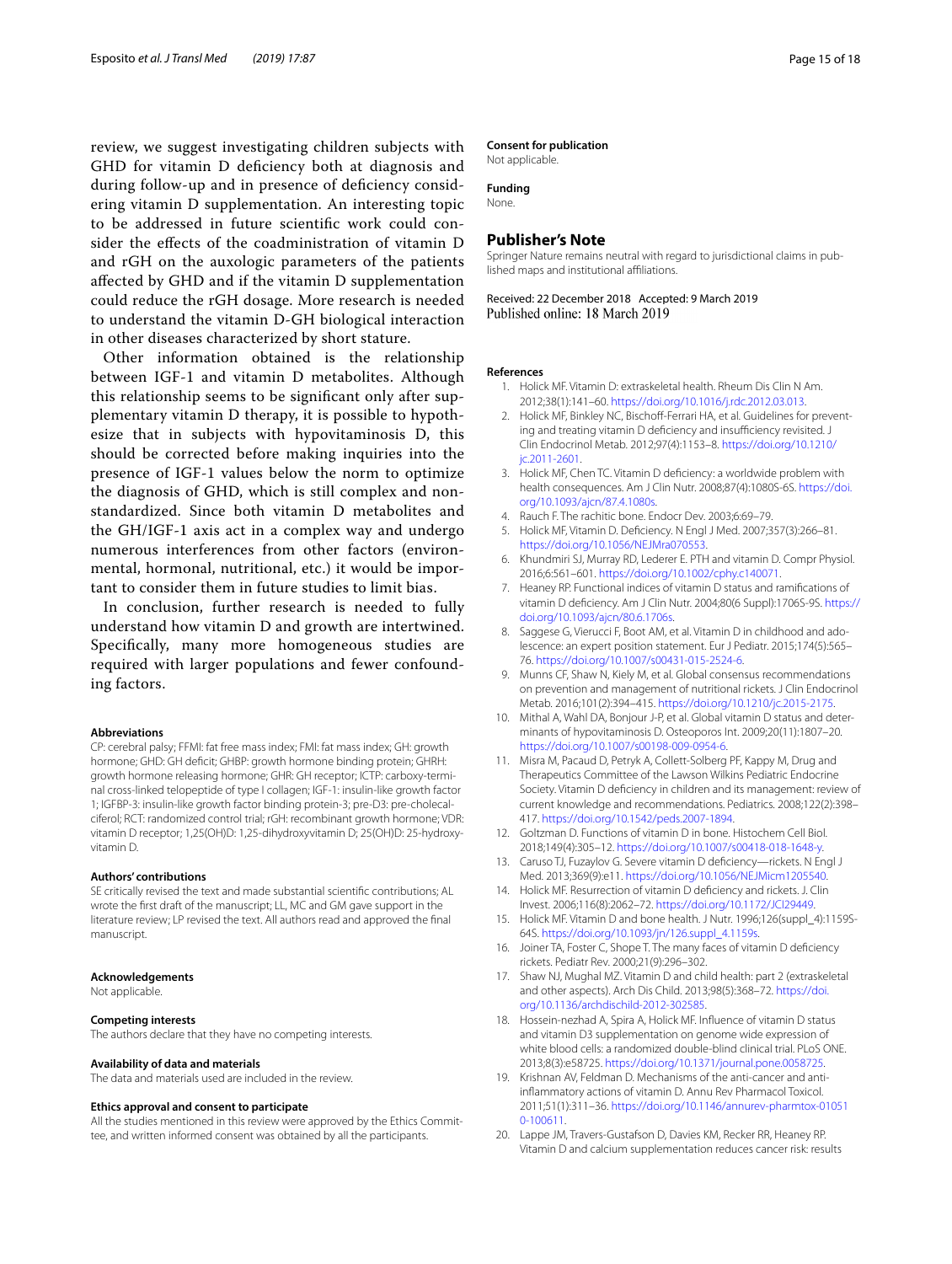of a randomized trial. Am J Clin Nutr. 2007;85(6):1586–91. [https://doi.](https://doi.org/10.1093/ajcn/85.6.1586) [org/10.1093/ajcn/85.6.1586](https://doi.org/10.1093/ajcn/85.6.1586).

- <span id="page-15-0"></span>21. Pilz S, Tomaschitz A, März W, et al. Vitamin D, cardiovascular disease and mortality. Clin Endocrinol. 2011;75(5):575–84. [https://doi.org/10.111](https://doi.org/10.1111/j.1365-2265.2011.04147.x) [1/j.1365-2265.2011.04147.x.](https://doi.org/10.1111/j.1365-2265.2011.04147.x)
- <span id="page-15-1"></span>22. Reid IR, Bolland MJ. Role of vitamin D deficiency in cardiovascular disease. Heart. 2012;98(8):609–14. [https://doi.org/10.1136/heartjnl-](https://doi.org/10.1136/heartjnl-2011-301356)[2011-301356](https://doi.org/10.1136/heartjnl-2011-301356).
- <span id="page-15-2"></span>23. Antico A, Tampoia M, Tozzoli R, Bizzaro N. Can supplementation with vitamin D reduce the risk or modify the course of autoimmune diseases? A systematic review of the literature. Autoimmun Rev. 2012;12(2):127–36. [https://doi.org/10.1016/j.autrev.2012.07.007.](https://doi.org/10.1016/j.autrev.2012.07.007)
- <span id="page-15-3"></span>24. Yamshchikov AV, Desai NS, Blumberg HM, Ziegler TR, Tangpricha V. Vitamin D for treatment and prevention of infectious diseases: a systematic review of randomized controlled trials. Endocr Pract. 2009;15(5):438–49. [https://doi.org/10.4158/EP09101.ORR.](https://doi.org/10.4158/EP09101.ORR)
- <span id="page-15-4"></span>25. Brown SD, Calvert HH, Fitzpatrick AM. Vitamin D and asthma. Dermatoendocrinol. 2012;4(2):137–45. [https://doi.org/10.4161/derm.20434.](https://doi.org/10.4161/derm.20434)
- <span id="page-15-5"></span>26. Holick MF, Binkley NC, Bischoff-Ferrari HA, et al. Evaluation, treatment, and prevention of vitamin D defciency: an Endocrine Society clinical practice guideline. J Clin Endocrinol Metab. 2011;96(7):1911–30. [https://](https://doi.org/10.1210/jc.2011-0385) [doi.org/10.1210/jc.2011-0385.](https://doi.org/10.1210/jc.2011-0385)
- <span id="page-15-6"></span>27. Pietras SM, Obayan BK, Cai MH, Holick MF. Vitamin D2 treatment for vitamin D deficiency and insufficiency for up to 6 years. Arch Intern Med. 2009;169(19):1806–8. <https://doi.org/10.1001/archinternmed.2009.361>.
- <span id="page-15-7"></span>Gordon CM, Williams AL, Feldman HA, et al. Treatment of hypovitaminosis D in infants and toddlers. J Clin Endocrinol Metab. 2008;93(7):2716– 21.<https://doi.org/10.1210/jc.2007-2790>.
- <span id="page-15-8"></span>Nilsson O, Marino R, De Luca F, Phillip M, Baron J. Endocrine regulation of the growth plate. Horm Res Paediatr. 2005;64(4):157–65. [https://doi.](https://doi.org/10.1159/000088791) [org/10.1159/000088791.](https://doi.org/10.1159/000088791)
- <span id="page-15-9"></span>30. Murray PG, Clayton PE. Endocrine control of growth. Am J Med Genet Part C Semin Med Genet. 2013;163(2):76–85. [https://doi.org/10.1002/](https://doi.org/10.1002/ajmg.c.31357) [ajmg.c.31357](https://doi.org/10.1002/ajmg.c.31357).
- <span id="page-15-10"></span>31. Persson M, Pasupathy D, Hanson U, Norman M. Birth size distribution in 3,705 infants born to mothers with type 1 diabetes: a populationbased study. Diabetes Care. 2011;34(5):1145–9. [https://doi.org/10.2337/](https://doi.org/10.2337/dc10-2406) [dc10-2406.](https://doi.org/10.2337/dc10-2406)
- <span id="page-15-11"></span>32. Tsaneva-Atanasova K, Sherman A, van Goor F, Stojilkovic SS. Mechanism of spontaneous and receptor-controlled electrical activity in pituitary somatotrophs: experiments and theory. J Neurophysiol. 2007;98(1):131– 44.<https://doi.org/10.1152/jn.00872.2006>.
- <span id="page-15-12"></span>33. Lanning NJ, Carter-Su C. Recent advances in growth hormone signaling. Rev Endocr Metab Disord. 2006;7(4):225–35. [https://doi.](https://doi.org/10.1007/s11154-007-9025-5) [org/10.1007/s11154-007-9025-5](https://doi.org/10.1007/s11154-007-9025-5).
- <span id="page-15-13"></span>34. Le Roith D, Bondy C, Yakar S, Liu J-L, Butler A. The somatomedin hypothesis: 2001. Endocr Rev. 2001;22(1):53–74. [https://doi.org/10.1210/](https://doi.org/10.1210/edrv.22.1.0419) [edrv.22.1.0419](https://doi.org/10.1210/edrv.22.1.0419).
- <span id="page-15-14"></span>35. Baron J, Sävendahl L, De Luca F, et al. Short and tall stature: a new paradigm emerges. Nat Rev Endocrinol. 2015;11(12):735–46. [https://doi.](https://doi.org/10.1038/nrendo.2015.165) [org/10.1038/nrendo.2015.165](https://doi.org/10.1038/nrendo.2015.165).
- <span id="page-15-15"></span>36. Liu JL, Yakar S, LeRoith D. Conditional knockout of mouse insulin-like growth factor-1 gene using the Cre/loxP system. Proc Soc Exp Biol Med. 2000;223(4):344–51.
- <span id="page-15-16"></span>37. Jones JI, Clemmons DR. Insulin-like growth factors and their binding proteins: biological actions. Endocr Rev. 1995;16(1):3–34. [https://doi.](https://doi.org/10.1210/edrv-16-1-3) [org/10.1210/edrv-16-1-3.](https://doi.org/10.1210/edrv-16-1-3)
- <span id="page-15-17"></span>38. Crowe FL, Key TJ, Allen NE, et al. The association between diet and serum concentrations of IGF-I, IGFBP-1, IGFBP-2, and IGFBP-3 in the European Prospective Investigation into Cancer and Nutrition. Cancer Epidemiol Biomarkers Prev. 2009;18(5):1333–40. [https://doi.](https://doi.org/10.1158/1055-9965.EPI-08-0781) [org/10.1158/1055-9965.EPI-08-0781](https://doi.org/10.1158/1055-9965.EPI-08-0781).
- <span id="page-15-18"></span>39. Locatelli V, Bianchi VE. Efect of GH/IGF-1 on bone metabolism and osteoporsosis. Int J Endocrinol. 2014;2014:235060. [https://doi.](https://doi.org/10.1155/2014/235060) [org/10.1155/2014/235060](https://doi.org/10.1155/2014/235060).
- <span id="page-15-19"></span>40. Rothermel J, Reinehr T. Metabolic alterations in paediatric GH defciency. Best Pract Res Clin Endocrinol Metab. 2016;30(6):757–70. [https://](https://doi.org/10.1016/j.beem.2016.11.004) [doi.org/10.1016/j.beem.2016.11.004](https://doi.org/10.1016/j.beem.2016.11.004).
- <span id="page-15-20"></span>41. Di Iorgi N, Morana G, Allegri AEM, et al. Classical and non-classical causes of GH defciency in the paediatric age. Best Pract Res Clin

Endocrinol Metab. 2016;30(6):705–36. [https://doi.org/10.1016/j.](https://doi.org/10.1016/j.beem.2016.11.008) [beem.2016.11.008.](https://doi.org/10.1016/j.beem.2016.11.008)

- <span id="page-15-21"></span>42. Korpal-Szczyrska M, Balcerska A. The effect of growth hormone treatment on serum bone alkaline phosphatase in growth hormone defcient children. Pediatr Endocrinol Diabetes Metab. 2008;14(4):211–4.
- <span id="page-15-22"></span>43. Henneman PH, Forbes AP, Moldawer M, Dempsey EF, Carroll EL. Efects of human growth hormone in man. J Clin Invest. 1960;39(8):1223–38. <https://doi.org/10.1172/JCI104138>.
- <span id="page-15-23"></span>Stamp TC, Round JM. Seasonal changes in human plasma levels of 25-hydroxyvitamin D. Nature. 1974;247(5442):563–5.
- <span id="page-15-24"></span>45. Gelander L, Karlberg J, Albertsson-Wikland K. Seasonality in lower leg length velocity in prepubertal children. Acta Paediatr. 1994;83(12):1249–54.
- <span id="page-15-25"></span>46. Ameri P, Giusti A, Boschetti M, et al. Vitamin D increases circulating IGF1 in adults: potential implication for the treatment of GH defciency. Eur J Endocrinol. 2013;169(6):767–72.<https://doi.org/10.1530/EJE-13-0510>.
- <span id="page-15-26"></span>47. Matilainen M, Malinen M, Saavalainen K, Carlberg C. Regulation of multiple insulin-like growth factor binding protein genes by 1alpha,25 dihydroxyvitamin D3. Nucleic Acids Res. 2005;33(17):5521–32. [https://](https://doi.org/10.1093/nar/gki872) [doi.org/10.1093/nar/gki872](https://doi.org/10.1093/nar/gki872).
- <span id="page-15-27"></span>48. Wei S, Tanaka H, Seino Y. Local action of exogenous growth hormone and insulin-like growth factor-I on dihydroxyvitamin D production in LLC-PK1 cells. Eur J Endocrinol. 1998;139(4):454–60.
- <span id="page-15-28"></span>49. Henry HL. Regulation of vitamin D metabolism. Best Pract Res Clin Endocrinol Metab. 2011;25(4):531–41. [https://doi.org/10.1016/j.](https://doi.org/10.1016/j.beem.2011.05.003) [beem.2011.05.003.](https://doi.org/10.1016/j.beem.2011.05.003)
- <span id="page-15-29"></span>50. Marcus R, Butterfeld G, Holloway L, et al. Efects of short term administration of recombinant human growth hormone to elderly people. J Clin Endocrinol Metab. 1990;70(2):519–27. [https://doi.org/10.1210/](https://doi.org/10.1210/jcem-70-2-519) [jcem-70-2-519.](https://doi.org/10.1210/jcem-70-2-519)
- <span id="page-15-30"></span>51. Araya Z, Tang W, Wikvall K. Hormonal regulation of the human sterol 27-hydroxylase gene CYP27A1. Biochem J. 2003;372(2):529–34. [https://](https://doi.org/10.1042/bj20021651) [doi.org/10.1042/bj20021651](https://doi.org/10.1042/bj20021651).
- <span id="page-15-31"></span>52. Ding N, Yu RT, Subramaniam N, et al. A vitamin D receptor/SMAD genomic circuit gates hepatic fbrotic response. Cell. 2013;153(3):601– 13.<https://doi.org/10.1016/j.cell.2013.03.028>.
- <span id="page-15-32"></span>53. Gascon-Barré M, Demers C, Mirshahi A, Néron S, Zalzal S, Nanci A. The normal liver harbors the vitamin D nuclear receptor in nonparenchymal and biliary epithelial cells. Hepatology. 2003;37(5):1034–42. [https://doi.](https://doi.org/10.1053/jhep.2003.50176) [org/10.1053/jhep.2003.50176](https://doi.org/10.1053/jhep.2003.50176).
- <span id="page-15-33"></span>54. Pérez-Fernandez R, Alonso M, Segura C, Muñoz I, García-Caballero T, Diguez C. Vitamin D receptor gene expression in human pituitary gland. Life Sci. 1997;60(1):35–42.
- <span id="page-15-34"></span>55. Wark JD, Gurtler V. Vitamin D-induction of secretory responses in rat pituitary tumour (GH4C1) cells. J Endocrinol. 1988;117(2):293–8.
- <span id="page-15-35"></span>56. Seoane S, Perez-Fernandez R. The vitamin D receptor represses transcription of the pituitary transcription factor Pit-1 gene without involvement of the retinoid X receptor. Mol Endocrinol. 2006;20(4):735–48. [https://doi.org/10.1210/me.2005-0253.](https://doi.org/10.1210/me.2005-0253)
- <span id="page-15-36"></span>57. Ameri P, Giusti A, Boschetti M, Murialdo G, Minuto F, Ferone D. Interactions between vitamin D and IGF-I: from physiology to clinical practice. Clin Endocrinol. 2013;79(4):457–63.<https://doi.org/10.1111/cen.12268>.
- <span id="page-15-37"></span>58. Fernández-Cancio M, Audi L, Carrascosa A, et al. Vitamin D and growth hormone regulate growth hormone/insulin-like growth factor (GH-IGF) axis gene expression in human fetal epiphyseal chondrocytes. Growth Horm IGF Res. 2009;19(3):232–7. [https://doi.org/10.1016/j.](https://doi.org/10.1016/j.ghir.2008.10.004) [ghir.2008.10.004.](https://doi.org/10.1016/j.ghir.2008.10.004)
- <span id="page-15-38"></span>59. Klaus G, Weber L, Rodríguez J, et al. Interaction of IGF-I and 1 alpha, 25(OH)2D3 on receptor expression and growth stimulation in rat growth plate chondrocytes. Kidney Int. 1998;53(5):1152–61. [https://doi.](https://doi.org/10.1046/j.1523-1755.1998.00884.x) [org/10.1046/j.1523-1755.1998.00884.x](https://doi.org/10.1046/j.1523-1755.1998.00884.x).
- <span id="page-15-39"></span>60. Robson H, Siebler T, Shalet SM, Williams GR. Interactions between GH, IGF-I, glucocorticoids, and thyroid hormones during skeletal growth. Pediatr Res. 2002;52(2):137–47. [https://doi.org/10.1203/00006450-](https://doi.org/10.1203/00006450-200208000-00003) [200208000-00003](https://doi.org/10.1203/00006450-200208000-00003).
- <span id="page-15-40"></span>61. Yonemura K, Fujimoto T, Fujigaki Y, Hishida A. Vitamin D defciency is implicated in reduced serum albumin concentrations in patients with end-stage renal disease. Am J Kidney Dis. 2000;36(2):337–44. [https://](https://doi.org/10.1053/ajkd.2000.8984) [doi.org/10.1053/ajkd.2000.8984](https://doi.org/10.1053/ajkd.2000.8984).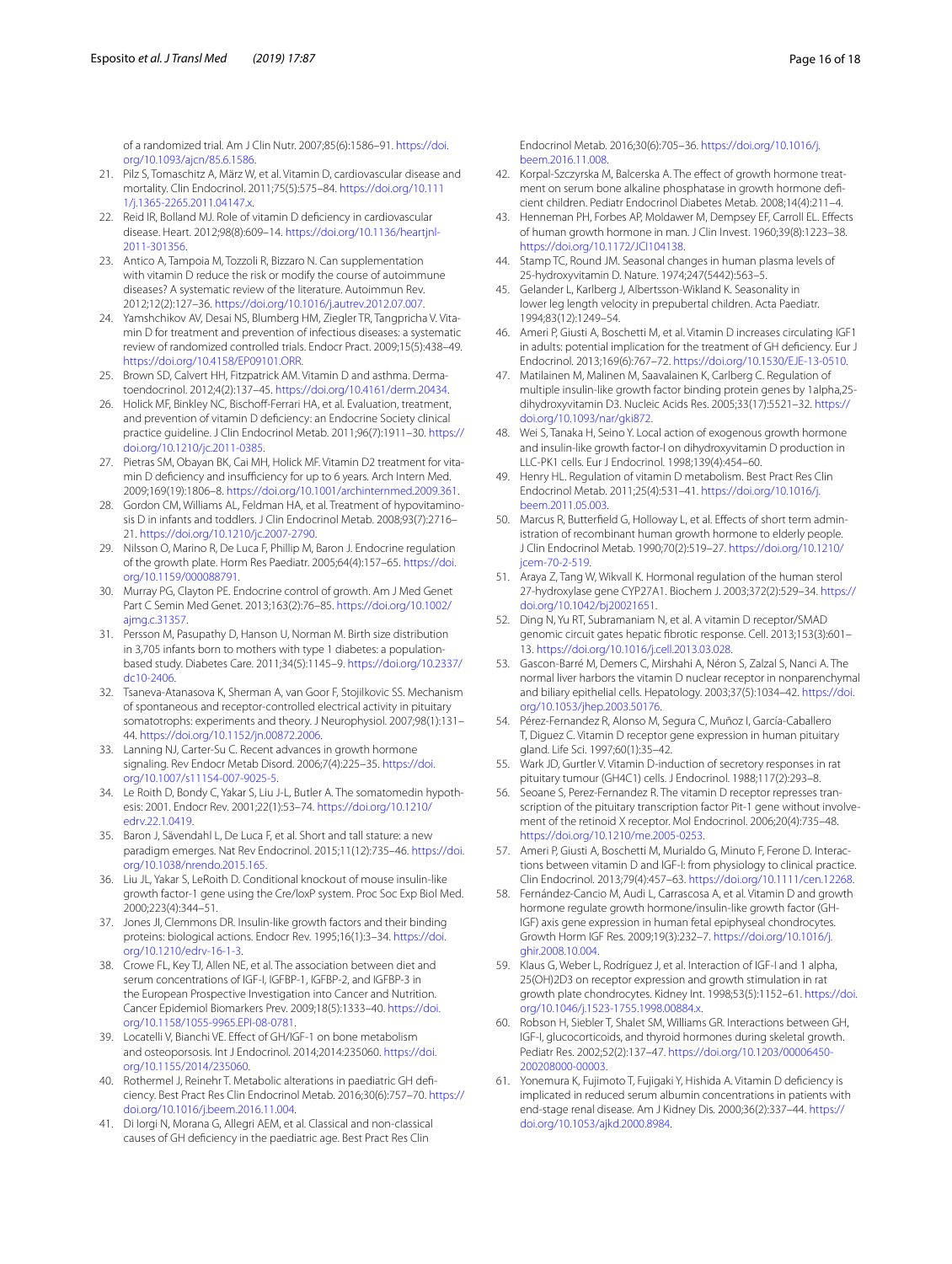- <span id="page-16-0"></span>62. Wright NM, Papadea N, Wentz B, Hollis B, Willi S, Bell NH. Increased serum 1,25-dihydroxyvitamin D after growth hormone administration is not parathyroid hormone-mediated. Calcif Tissue Int. 1997;61(2):101–3.
- 63. Bianda T, Glatz Y, Bouillon R, Froesch ER, Schmid C. Efects of short-term insulin-like growth factor-I (IGF-I) or growth hormone (GH) treatment on bone metabolism and on production of 1,25-dihydroxycholecalciferol in GH-defcient adults. J Clin Endocrinol Metab. 1998;83(1):81–7. <https://doi.org/10.1210/jcem.83.1.4484>.
- <span id="page-16-1"></span>64. Beshyah SA, Thomas E, Kyd P, Sharp P, Fairney A, Johnston DG. The efect of growth hormone replacement therapy in hypopituitary adults on calcium and bone metabolism. Clin Endocrinol. 1994;40(3):383–91.
- <span id="page-16-2"></span>65. Ciresi A, Giordano C. Vitamin D across growth hormone (GH) disorders: from GH defciency to GH excess. Growth Horm IGF Res. 2017;33:35–42. <https://doi.org/10.1016/j.ghir.2017.02.002>.
- <span id="page-16-5"></span>66. Mortensen C, Mølgaard C, Hauger H, Kristensen M, Damsgaard CT. Winter vitamin D3 supplementation does not increase muscle strength, but modulates the IGF-axis in young children. Eur J Nutr. 2018. [https://](https://doi.org/10.1007/s00394-018-1637-x) [doi.org/10.1007/s00394-018-1637-x.](https://doi.org/10.1007/s00394-018-1637-x)
- <span id="page-16-6"></span>67. Marwaha RK, Garg MK, Gupta S, et al. Association of insulin-like growth factor-1 and IGF binding protein-3 with 25-hydroxy vitamin D in pre-pubertal and adolescent Indian girls. J Pediatr Endocrinol Metab. 2018;31(3):289–95. [https://doi.org/10.1515/jpem-2017-0275.](https://doi.org/10.1515/jpem-2017-0275)
- <span id="page-16-4"></span>68. Gannagé-Yared M-H, Chahine E, Farah V, Ibrahim T, Asmar N, Halaby G. Serum insulin-like growth factor 1 in Lebanese schoolchildren and its relation to vitamin D and ferritin levels. Endocr Pract. 2017;23(4):391–8. <https://doi.org/10.4158/EP161623.OR>.
- <span id="page-16-7"></span>69. Soliman AT, Al Khalaf F, AlHemaidi N, Al Ali M, Al Zyoud M, Yakoot K. Linear growth in relation to the circulating concentrations of insulin-like growth factor I, parathyroid hormone, and 25-hydroxy vitamin D in children with nutritional rickets before and after treatment: endocrine adaptation to vitamin D defciency. Metabolism. 2008;57(1):95–102. [https://doi.org/10.1016/j.metabol.2007.08.011.](https://doi.org/10.1016/j.metabol.2007.08.011)
- <span id="page-16-8"></span>70. Bereket A, Cesur Y, Özkan B, et al. Circulating insulin-like growth factor binding protein-4 (IGFBP-4) is not regulated by parathyroid hormone and vitamin D in vivo: evidence from children with rickets. J Clin Res Pediatr Endocrinol. 2010;2(1):17–20. [https://doi.org/10.4274/jcrpe](https://doi.org/10.4274/jcrpe.v2i1.17) [.v2i1.17](https://doi.org/10.4274/jcrpe.v2i1.17).
- <span id="page-16-3"></span>71. Nazif H, Shatla R, Elsayed R, et al. Bone mineral density and insulin-like growth factor-1 in children with spastic cerebral palsy. Childs Nerv Syst. 2017;33(4):625–30.<https://doi.org/10.1007/s00381-017-3346-9>.
- <span id="page-16-9"></span>72. Wójcik D, Krzewska A, Szalewski L, et al. Dental caries and vitamin D3 in children with growth hormone defciency. Medicine. 2018;97(8):e9811. <https://doi.org/10.1097/MD.0000000000009811>.
- <span id="page-16-13"></span>73. Hamza RT, Hamed AI, Sallam MT. Vitamin D status in prepubertal children with isolated idiopathic growth hormone defciency: efect of growth hormone therapy. J Investig Med. 2018;66:1–8. [https://doi.](https://doi.org/10.1136/jim-2017-000618) [org/10.1136/jim-2017-000618](https://doi.org/10.1136/jim-2017-000618).
- <span id="page-16-11"></span>74. Delecroix C, Brauner R, Souberbielle J-C. Vitamin D in children with growth hormone defciency due to pituitary stalk interruption syndrome. BMC Pediatr. 2018;18(1):11. [https://doi.org/10.1186/s1288](https://doi.org/10.1186/s12887-018-0992-3) [7-018-0992-3.](https://doi.org/10.1186/s12887-018-0992-3)
- <span id="page-16-14"></span>75. Witkowska-Sędek E, Stelmaszczyk-Emmel A, Majcher A, Demkow U, Pyrżak B. The relationship between alkaline phosphatase and bone alkaline phosphatase activity and the growth hormone/insulin-like growth factor-1 axis and vitamin D status in children with growth hormone defciency. Acta Biochim Pol. 2018. [https://doi.org/10.18388/](https://doi.org/10.18388/abp.2017_2541) [abp.2017\\_2541](https://doi.org/10.18388/abp.2017_2541).
- <span id="page-16-15"></span>76. Witkowska-Sędek E, Stelmaszczyk-Emmel A, Kucharska A, Demkow U, Pyrżak B. Association between vitamin D and carboxy-terminal cross-linked telopeptide of type i collagen in children during growth hormone replacement therapy. Adv Exp Med Biol. 2018;1047:53–60. [https://doi.org/10.1007/5584\\_2017\\_109.](https://doi.org/10.1007/5584_2017_109)
- <span id="page-16-12"></span>77. Witkowska-Sędek E, Kucharska A, Rumińska M, Pyrżak B. Relationship between 25(OH)D and IGF-I in children and adolescents with growth hormone deficiency. Adv Exp Med Biol. 2016;912:43-9. [https://doi.](https://doi.org/10.1007/5584_2016_212) [org/10.1007/5584\\_2016\\_212.](https://doi.org/10.1007/5584_2016_212)
- <span id="page-16-16"></span>78. Ciresi A, Cicciò F, Giordano C. High prevalence of hypovitaminosis D in Sicilian children affected by growth hormone deficiency and its improvement after 12 months of replacement treatment. J Endocrinol Invest. 2014;37(7):631–8.<https://doi.org/10.1007/s40618-014-0084-7>.
- <span id="page-16-17"></span>79. Wei S, Tanaka H, Kubo T, Ono T, Kanzaki S, Seino Y. Growth hormone increases serum 1,25-dihydroxyvitamin D levels and decreases 24,25-dihydroxyvitamin D levels in children with growth hormone defciency. Eur J Endocrinol. 1997;136(1):45–51.
- <span id="page-16-18"></span>80. Boot AM, Engels MAMJ, Boerma GJM, Krenning EP, de Muinck Keizer-Schrama SMPF. Changes in bone mineral density, body composition, and lipid metabolism during growth hormone (GH) treatment in children with GH defciency. J Clin Endocrinol Metab. 1997;82(8):2423–8. <https://doi.org/10.1210/jcem.82.8.4149>.
- <span id="page-16-19"></span>81. Saggese G, Baroncelli GI, Bertelloni S, Cinquanta L, Di Nero G. Efects of long-term treatment with growth hormone on bone and mineral metabolism in children with growth hormone defciency. J Pediatr. 1993;122(1):37–45.
- <span id="page-16-20"></span>82. Burstein S, Chen I-W, Tsang RC. Efects of growth hormone replacement therapy on 1,25-dihydroxyvitamin D and calcium metabolism. J Clin Endocrinol Metab. 1983;56(6):1246–51. [https://doi.org/10.1210/](https://doi.org/10.1210/jcem-56-6-1246) [jcem-56-6-1246](https://doi.org/10.1210/jcem-56-6-1246).
- <span id="page-16-21"></span>83. Chipman JJ, Zerwekh J, Nicar M, Marks J, Pak CYC. Efect of growth hormone administration: reciprocal changes in serum lα,25 dihydroxyvitamin D and intestinal calcium absorption. J Clin Endocrinol Metab. 1980;51(2):321–4.<https://doi.org/10.1210/jcem-51-2-321>.
- <span id="page-16-10"></span>84. Gertner JM, Horst RL, Broadus AE, Rasmussen H, Genel M. Parathyroid function and vitamin D metabolism during human growth hormone replacement. J Clin Endocrinol Metab. 1979;49(2):185–8. [https://doi.](https://doi.org/10.1210/jcem-49-2-185) [org/10.1210/jcem-49-2-185](https://doi.org/10.1210/jcem-49-2-185).
- <span id="page-16-22"></span>85. Sudfeld CR, Manji KP, Smith ER, et al. Vitamin D defciency is not associated with growth or the incidence of common morbidities among Tanzanian infants. J Pediatr Gastroenterol Nutr. 2017;65(4):467–74. [https](https://doi.org/10.1097/MPG.0000000000001658) [://doi.org/10.1097/MPG.0000000000001658.](https://doi.org/10.1097/MPG.0000000000001658)
- <span id="page-16-23"></span>86. Sudfeld CR, Duggan C, Aboud S, et al. Vitamin D status is associated with mortality, morbidity, and growth failure among a prospective cohort of HIV-infected and HIV-exposed Tanzanian infants. J Nutr. 2015;145(1):121–7.<https://doi.org/10.3945/jn.114.201566>.
- <span id="page-16-24"></span>87. Chowdhury R, Taneja S, Bhandari N, Kvestad I, Strand TA, Bhan MK. Vitamin-D status and neurodevelopment and growth in young north Indian children: a secondary data analysis. Nutr J. 2017;16(1):59. [https://](https://doi.org/10.1186/s12937-017-0285-y) [doi.org/10.1186/s12937-017-0285-y](https://doi.org/10.1186/s12937-017-0285-y).
- <span id="page-16-25"></span>88. Andersson B, Swolin-Eide D, Kriström B, Gelander L, Magnusson P, Albertsson-Wikland K. Seasonal variations in vitamin D in relation to growth in short prepubertal children before and during frst year growth hormone treatment. J Endocrinol Invest. 2015;38(12):1309–17. <https://doi.org/10.1007/s40618-015-0360-1>.
- <span id="page-16-26"></span>89. Ogle GD, Rosenberg AR, Calligeros D, Kainer G. Efects of growth hormone treatment for short stature on calcium homeostasis, bone mineralisation, and body composition. Horm Res. 1994;41(1):16–20. <https://doi.org/10.1159/000183871>.
- <span id="page-16-27"></span>90. Spencer EM, Tobiassen O. The mechanism of the action of growth hormone on vitamin D metabolism in the rat. Endocrinology. 1981;108(3):1064–70. <https://doi.org/10.1210/endo-108-3-1064>.
- <span id="page-16-28"></span>91. Savanelli MC, Scarano E, Muscogiuri G, et al. Cardiovascular risk in adult hypopituitaric patients with growth hormone defciency: is there a role for vitamin D? Endocrine. 2016;52(1):111–9. [https://doi.org/10.1007/](https://doi.org/10.1007/s12020-015-0779-3) [s12020-015-0779-3](https://doi.org/10.1007/s12020-015-0779-3).
- <span id="page-16-29"></span>92. Ahmad AM, Thomas J, Clewes A, et al. Effects of growth hormone replacement on parathyroid hormone sensitivity and bone mineral metabolism. J Clin Endocrinol Metab. 2003;88(6):2860–8. [https://doi.](https://doi.org/10.1210/jc.2002-021787) [org/10.1210/jc.2002-021787](https://doi.org/10.1210/jc.2002-021787).
- <span id="page-16-30"></span>93. Pramyothin P, Holick MF. Vitamin D supplementation: guidelines and evidence for subclinical defciency. Curr Opin Gastroenterol. 2012;28(2):139–50.<https://doi.org/10.1097/MOG.0b013e32835004dc>.
- <span id="page-16-31"></span>94. Hoel DG, Berwick M, de Gruijl FR, Holick MF. The risks and benefts of sun exposure 2016. Dermatoendocrinol. 2016;8(1):e1248325. [https://](https://doi.org/10.1080/19381980.2016.1248325) [doi.org/10.1080/19381980.2016.1248325](https://doi.org/10.1080/19381980.2016.1248325).
- <span id="page-16-32"></span>95. Harbison MD, Gertner JM. Permissive action of growth hormone on the renal response to dietary phosphorus deprivation. J Clin Endocrinol Metab. 1990;70(4):1035–40.<https://doi.org/10.1210/jcem-70-4-1035>.
- <span id="page-16-33"></span>Prentice A. Vitamin D deficiency: a global perspective. Nutr Rev. 2008;66(10 Suppl 2):S153–64. [https://doi.org/10.111](https://doi.org/10.1111/j.1753-4887.2008.00100.x) [1/j.1753-4887.2008.00100.x](https://doi.org/10.1111/j.1753-4887.2008.00100.x).